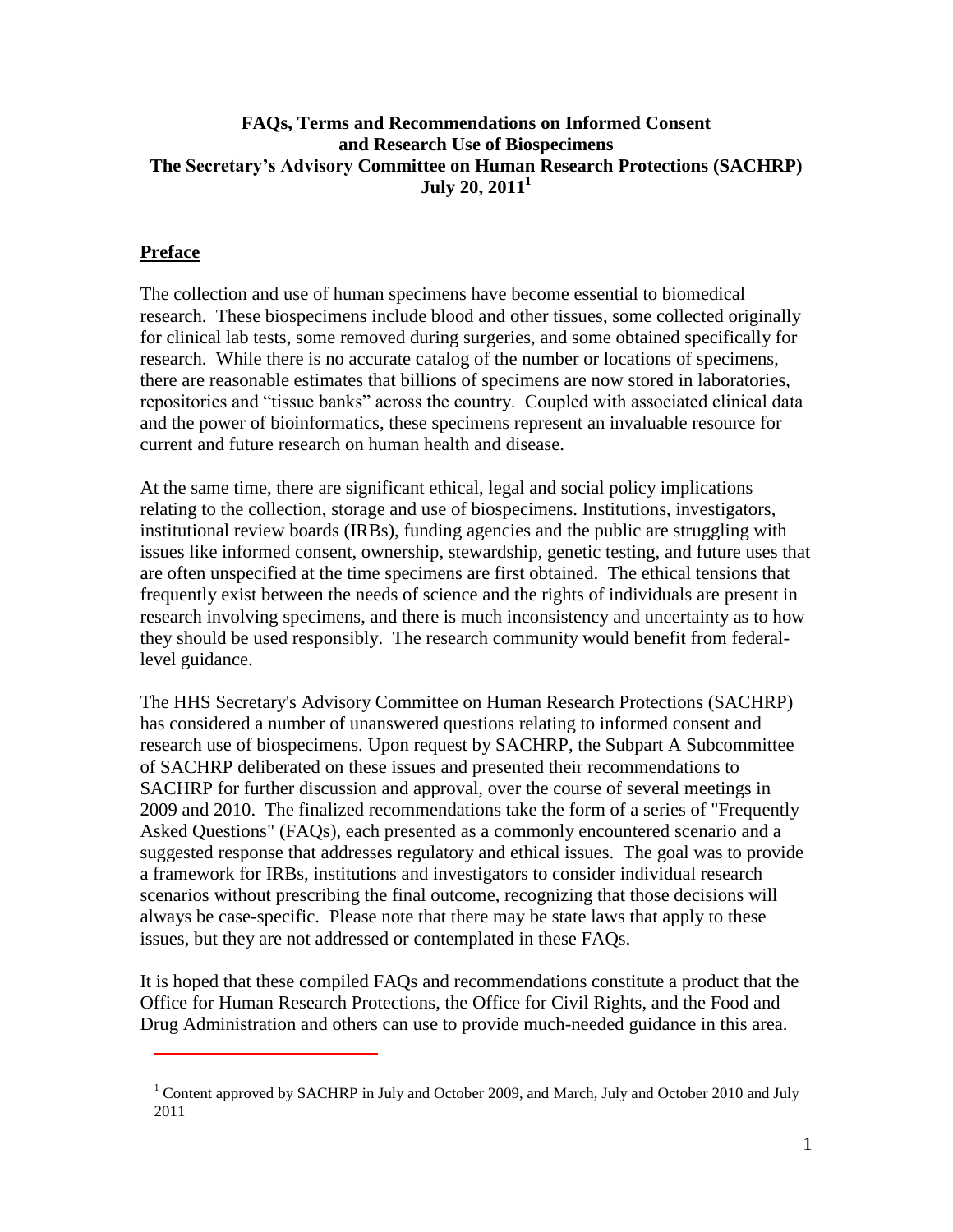### **I. Glossary and concepts**

## 1.  $\mathrm{CODED}^2$  means:

(1) Identifying information (such as name or social security number) that would enable the investigator to readily ascertain the identity of the individual to whom the private information or specimens pertain has been replaced with a number, letter, symbol, or combination thereof (i.e., the code); and

(2) A key to decipher the code exists, enabling linkage of the identifying information to the private information or specimens.

#### 2. HONEST BROKER means:

A neutral intermediary (person or system) between the individual whose tissue and data are being studied, and the researcher. The honest broker collects and collates pertinent information regarding the tissue source, replaces identifiers with a code, and releases only coded information to the researcher.

#### 3. LIMITED DATA SET:

 $\overline{a}$ 

As defined by HIPAA, limited data sets are data sets stripped of certain direct identifiers that are specified in the Privacy Rule. They are not de-identified information under the Privacy Rule.

A limited data set is protected health information that excludes the following direct identifiers of the individual or of relatives, employers, or household members of the individual: (1) names; (2) postal address information, other than town or city, state, and ZIP code; (3) telephone numbers; (4) fax numbers; (5) e-mail addresses; (6) social security numbers; (7) medical record numbers; (8) health plan beneficiary numbers; (9) account numbers; (10) certificate/license numbers; (11) vehicle identifiers and serial numbers, including license plate numbers; (12) device identifiers and serial numbers; (13) web URLs; (14) Internet Protocol (IP) address numbers; (15) biometric identifiers, including fingerprints and voiceprints; and (16) full-face photographic images and any comparable images.

Importantly, unlike de-identified data, protected health information in limited data sets *may include the following*: city, state and ZIP codes; all elements of dates (such as admission and discharge dates); and unique codes or identifiers not listed as direct identifiers.

<sup>&</sup>lt;sup>2</sup> OHRP: Guidance on Research Involving Coded Private Information or Biological Specimens, issued August 10, 2004; updated October 16, 2008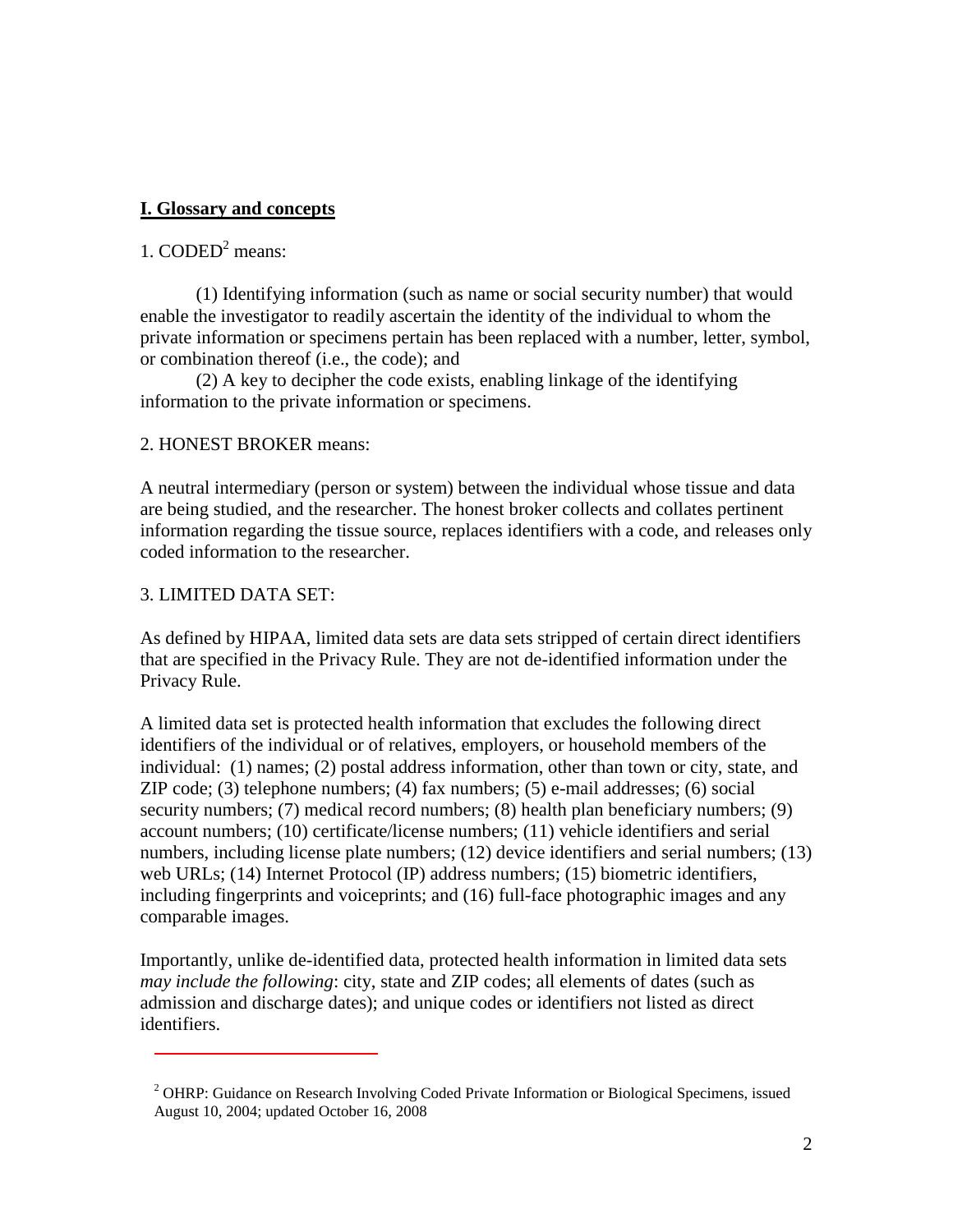Recognizing that institutions, IRBs and investigators are frequently faced with applying both the Common Rule and the HIPAA Privacy Rule, OHRP does not consider a Limited Data Set (as defined under the HIPAA Privacy Rule) to constitute individually identifiable information under 45 CFR 46.102(f)(2).

4. When is research with specimens not Human Subjects Research?<sup>2</sup>

OHRP does not consider research involving only coded private information or specimens to involve *human subjects* if the following conditions are both met:

 (1) The private information or specimens were not collected specifically for the currently proposed research project through an interaction or intervention with living individuals; and

 (2) the investigator(s) cannot readily ascertain the identity of the individual(s) to whom the coded private information or specimens pertain because, for example, there are agreements, IRB-approved policies and procedures, or legal requirements in place that prohibit the release of the key to the code to the investigators under any circumstances until the individuals are deceased.

5. How are studies with specimens addressed under the FDA regulations?

 $\overline{a}$ 

Certain research studies involving medical devices and tissue specimens will qualify as clinical investigations under the FDA regulations. Most commonly, devices that are tested using tissue samples are In Vitro Diagnostic (IVD) devices. Under the definition of a human subject in FDA device regulation 21 CFR 812.3(p), "Subject means a human who participates in an investigation, either as an individual on whom or *on whose specimen* an investigational device is used or as a control. A subject may be in normal health or may have a medical condition or disease." Thus, if tissues are used to establish the safety and effectiveness of a device, then the FDA regulations apply. Under the FDA regulations, IRB review (21 CFR Part 56) is always required, and consent of the subject (21 CFR Part 50) is usually required. Consent may be waived in certain emergency situations under 21 CFR 50.23 and 50.24. FDA applies enforcement discretion to certain clinical investigations of IVDs, as described in the guidance document "Guidance on Informed Consent for In Vitro Diagnostic Device Studies Using Leftover Human Specimens that are Not Individually Identifiable." This guidance allows research with tissues without consent if seven conditions are met. The most important condition for the purposes of these FAQs is that "The specimens are not individually identifiable, i.e., the identity of the subject is not known to and may not readily be ascertained by the investigator or any other individuals associated with the investigation, including the sponsor. If the specimen is coded, it will be considered to be not individually identifiable if neither the investigator(s) nor any other individuals associated with the investigation or the sponsor can link the specimen to the subject from whom the specimen was collected,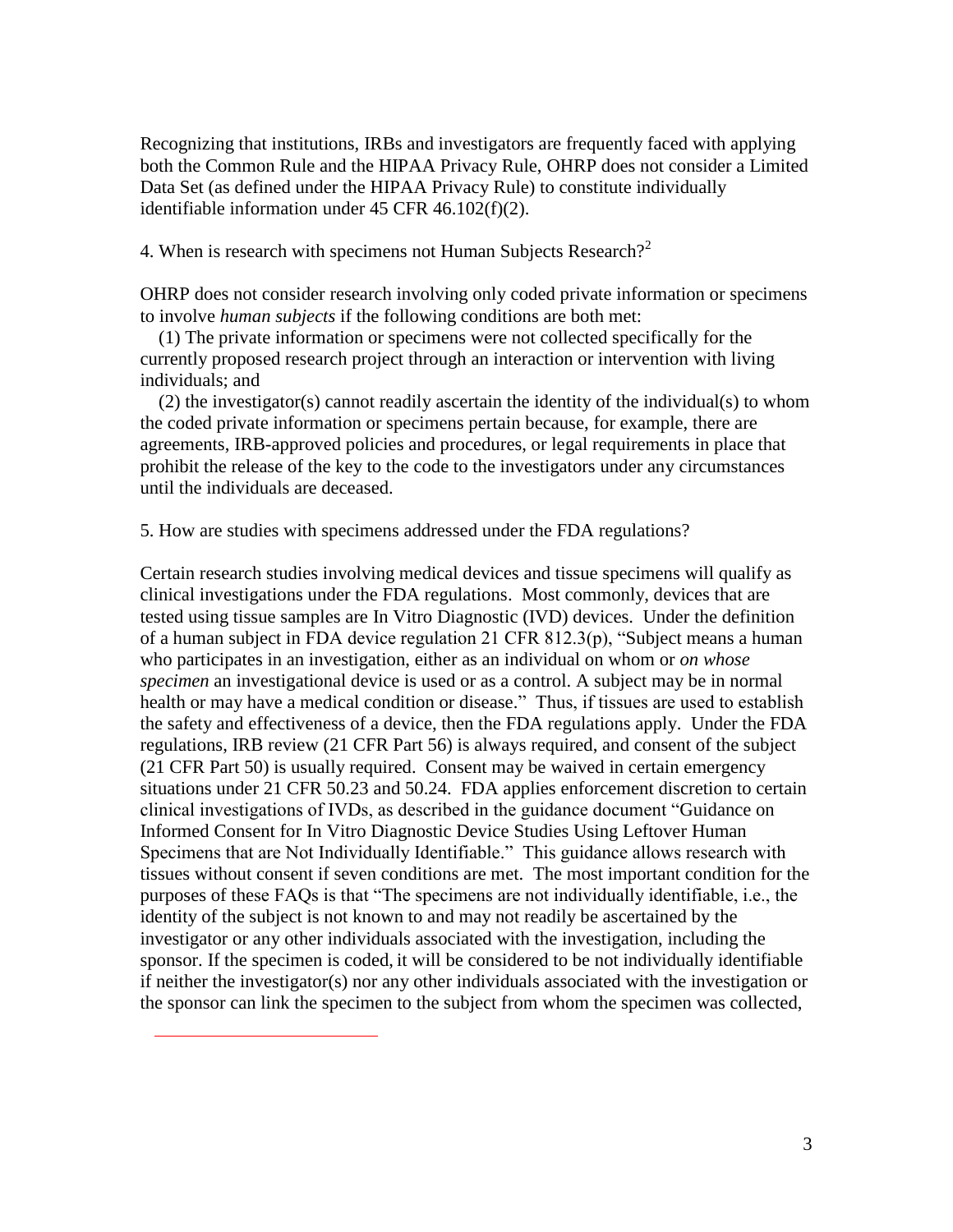either directly or indirectly through coding systems." The guidance uses essentially the same definition of "coded" that OHRP uses in its coded data guidance: "coded means that: 1) a number, letter, symbol, or combination thereof (i.e., the code) has replaced identifying information (such as name or social security number) that would enable the investigator or any other individuals associated with the investigation, including the sponsor to readily ascertain the identity of the individual to whom the specimen pertains; and 2) a key to decipher the code exists, enabling linkage of the identifying information to the specimen."

## **II. Related SACHRP Recommendations**

### **1. Recommendation on Compatibility of Secondary Use with Consent.**

The determination of whether a proposed secondary research use is compatible with the original consent will be context-specific based on a range of considerations. If the original consent form specifically prohibited the proposed research activity, it is presumed the research is not allowable. If the consent does not prohibit the proposed use, IRBs should consider several questions to determine compatibility:

- What is the nature of the proposed secondary research?
- Could it reasonably be understood to fall within the scope of research that was described in the original consent form?
- Does the new research use impose new or significantly greater risks (including privacy risks) not described in the initial consent form?
- Are there known concerns of the study population(s) about the proposed new use?

### **2. Recommendation on the Definition of "Investigator.**"

OHRP should revise its interpretation of who is considered an "investigator" in secondary use of coded information or specimens. Persons who are providing such information or specimens without identifiers should not be considered to be "investigators" involved in human subjects research, even if they are involved in analysis of aggregate data or publication of results, provided the secondary users are unable to readily ascertain the identity of subjects. Under such circumstances, neither party shall decode or re-identify subjects.

Mechanisms to support this interpretation could include (a) the presence of an agreement that prohibits release of the key from the original provider to secondary users; or (b) the existence of a repository or banking system that prohibits the secondary users from access to identifiers. These same interpretations and mechanisms should be applied whether the original provider and secondary user(s) are within the same institution or at different institutions.

The intent is to support a conclusion that secondary uses under such circumstances do not constitute research involving human subjects (as defined under 45 CFR 46.102(f)) and therefore do not require IRB review and approval, in keeping with OHRP's "Guidance on Research Involving Coded Private Information or Biological Specimens."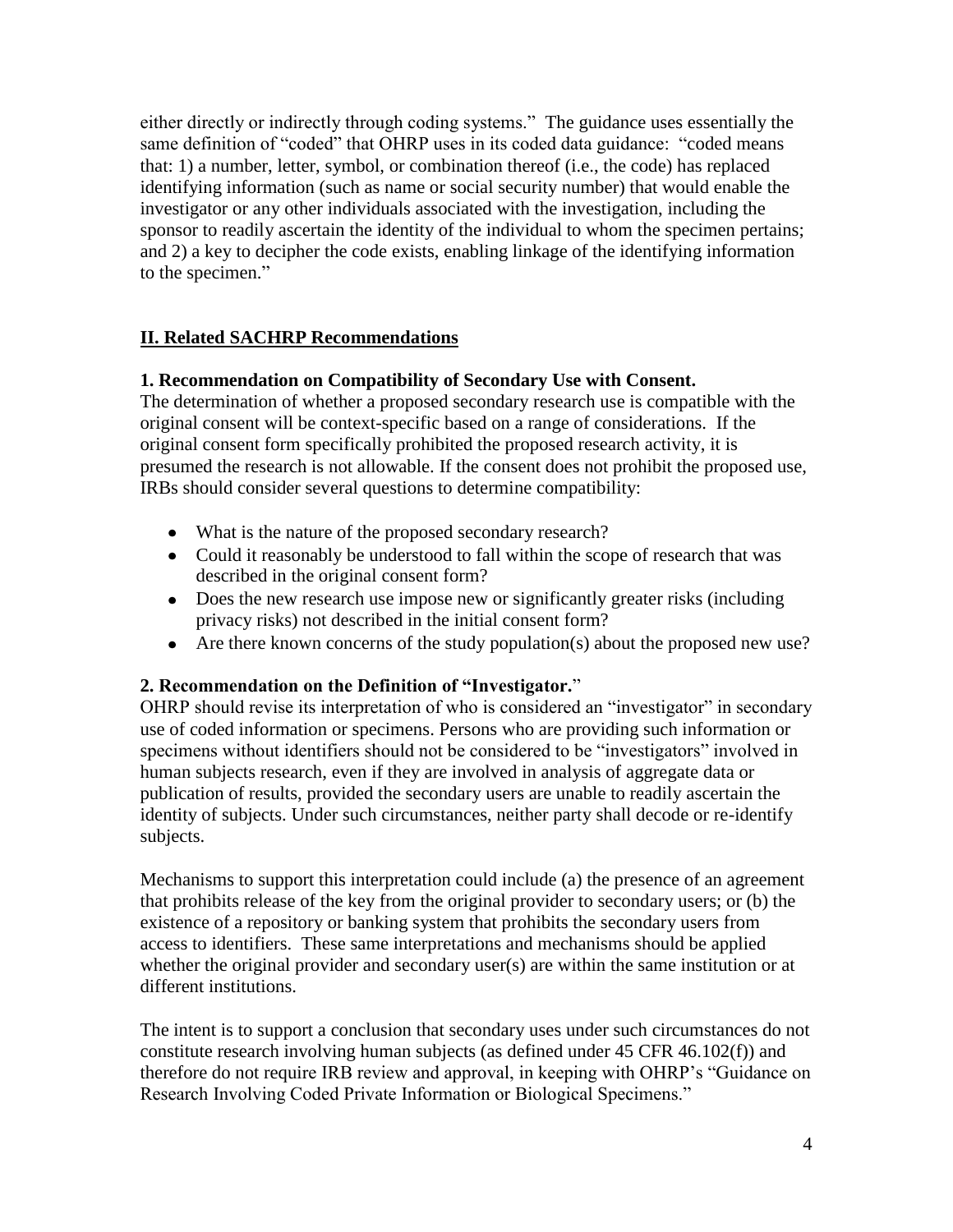### **III. Frequently Asked Questions (FAQs)**

#### **FAQ** #1

Tissue biopsies were obtained for clinical diagnostic purposes, which have now been satisfied. The patients did not provide study specific informed consent for the research use of the tissue specimens. The hospital pathology department is willing to provide a portion of the remaining biopsy specimens to an investigator who will perform research assays. In order to allow matching with relevant clinical information, the specimens will be provided with identifiers such that the investigator can readily ascertain the identity of subjects.

Is consent of the patient from whom the biopsy was taken (or waiver of consent) required for the secondary research use?

**Response – HHS Common Rule Issues.** Yes. Under this scenario, informed consent of the subjects should either be obtained or waived under 45 CFR 46.116(d) because the samples are identifiable to the recipient investigator.

**HIPAA Issues.** Assuming the hospital is a HIPAA covered entity, the use or disclosure of patient identifiers for the research purpose would also require a HIPAA authorization from the patient or an IRB or Privacy Board waiver of the authorization requirement.

**FDA Issues**. If the tissues are used to test an FDA regulated IVD, then IRB review is required and informed consent of the subjects for the secondary use must be obtained unless the subjects provided consent addressing the elements required under 21 CFR 50.25 at the time of tissue collection which would adequately address the secondary use activities.

### **FAQ #2**

Tissue biopsies were obtained for clinical diagnostic purposes, which have now been satisfied. The hospital pathology department is willing to provide a portion of the remaining biopsy specimens to an investigator who will perform research assays. The specimens will be coded such that the investigator will not be able to readily ascertain the identity of individuals.

Is consent of the patient from whom the biopsy was taken (or waiver of consent) required for the secondary research use?

**Response– HHS Common Rule Issues.** No. Under this scenario, neither consent nor waiver is required, because the activity is not considered to be research involving human subjects.

**HIPAA Issues.** If the information associated with the specimen is de-identified in accordance with the HIPAA Privacy Rule, neither authorization nor an IRB or Privacy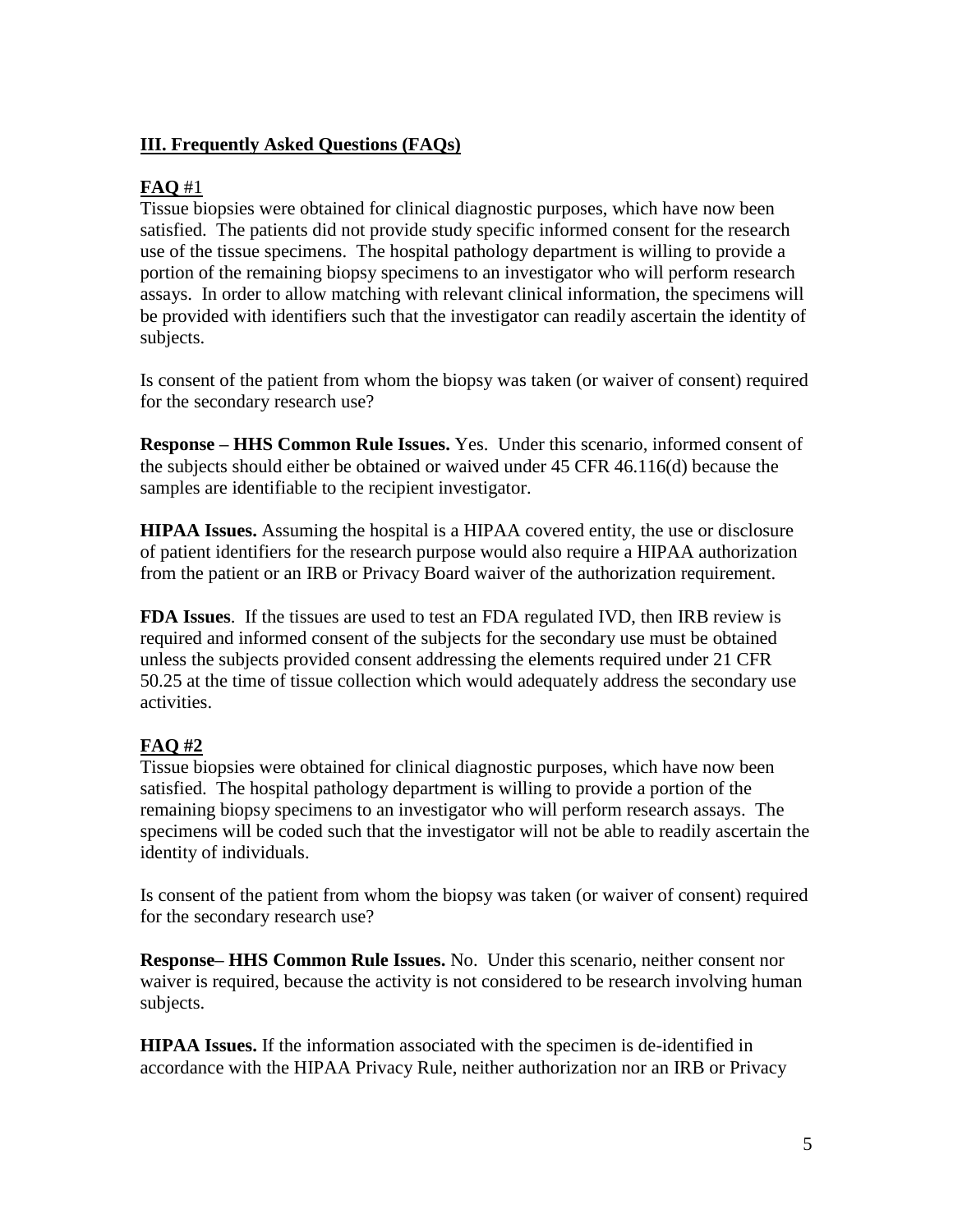Board waiver of the authorization is required, because de-identified information is not considered to be protected health information.

Note, however, that information associated with the specimen that is not individually identifiable per OHRP guidance (i.e., coded) may not necessarily be de-identified for HIPAA Privacy Rule purposes. For example, the coded information may not be considered to be de-identified under the Privacy Rule if the code is derived from a patient identifier or certain data elements, such as dates of service or zip codes, remain with the information. Thus, the use or disclosure of the information for research may still require a form of HIPAA permission, such as a HIPAA authorization, IRB or Privacy Board waiver of authorization, or, if the information constitutes a "limited data set," a data use agreement with the recipient of the information.

**FDA Issues**. If the tissues are used to test an FDA regulated IVD, then IRB review is required. It may not be necessary to obtain informed consent of the subjects for the secondary use if the seven conditions are met in the FDA "Guidance on Informed Consent for In Vitro Diagnostic Device Studies Using Leftover Human Specimens that are Not Individually Identifiable."

## **FAQ #3**

Blood samples were obtained for research purposes, with informed consent of the subjects, and the original study has been completed. The samples remain under the control of the original investigator. Another investigator wants to use a portion of the remaining samples to perform research completely unrelated to the original study.

If the original consent stated that "...your sample will only be used for research on colon cancer," but the secondary user is interested in studying Alzheimer's disease, can the samples still be used if provided to the secondary user in a coded fashion?

**Response– HHS Common Rule Issues.** The secondary use of de-identified or coded samples is not research involving human subjects under 45 CFR 46. In the case where secondary use of tissue samples is not compatible with the original consent for tissues that are de-identified, coded, or anonymized and are not readily identifiable, the samples are no longer subject to human subject regulations. Thus, there is no regulatory violation. Nevertheless, the original investigator and his/her institution have made an agreement with the subjects about use of their specimens, and have an obligation to honor that agreement.

Institutions should establish mechanisms to determine whether secondary uses are compatible with the original informed consent; this could involve consultation with the IRB that approved the original research, or review by some other body designated for these purposes. Coding should not be used as a means to circumvent the original terms of consent. This is ethically problematic, even if the original project is over and the secondary use is no longer considered to be research involving human subjects.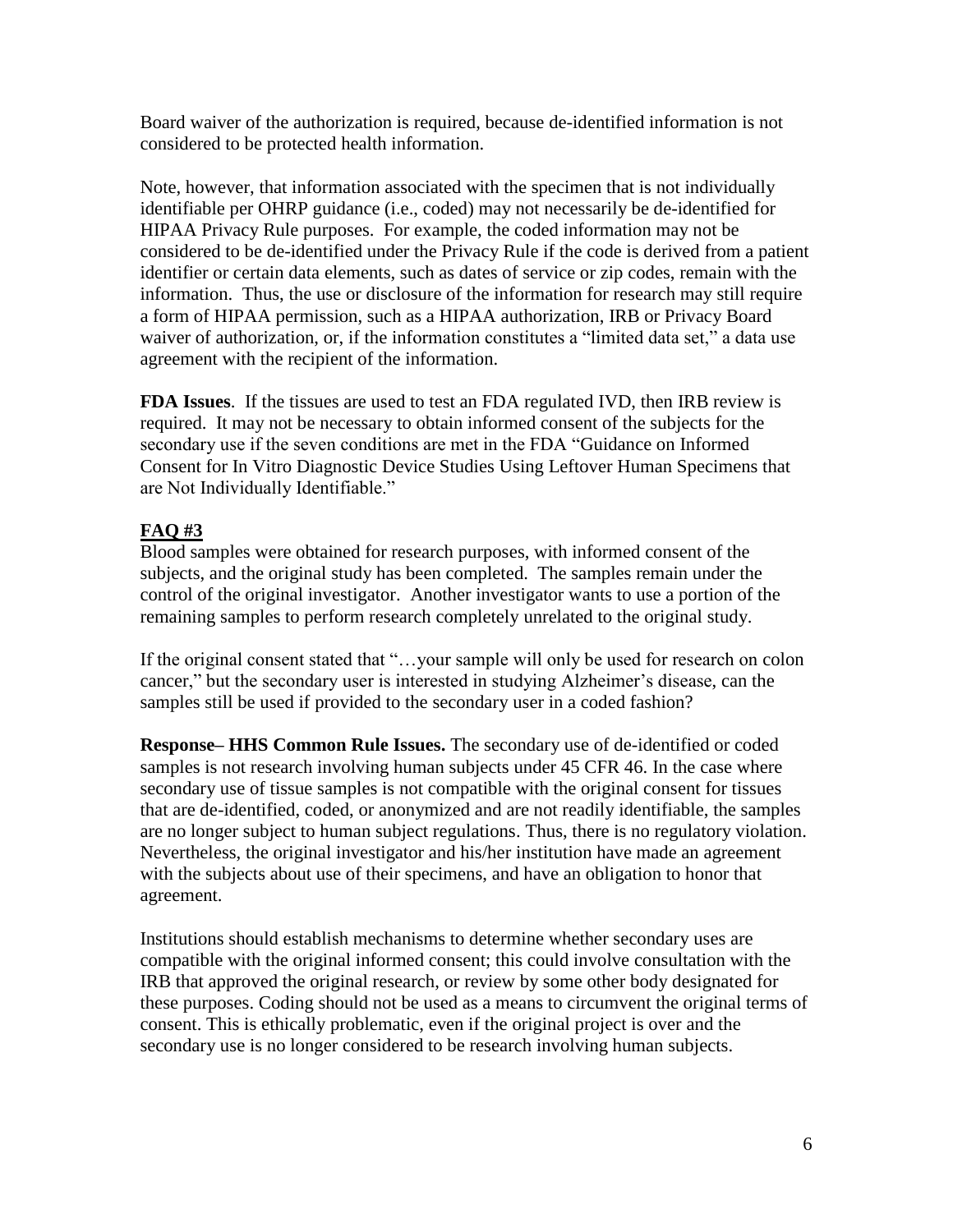**HIPAA Issues.** Assuming the original investigator is in a HIPAA covered entity, the disclosure of direct identifiers for the new research purpose would require a studyspecific HIPAA authorization from the subject or an IRB or Privacy Board waiver of the authorization requirement. If the research could be performed using only information about the subject that constitutes a limited data set, the original investigator could disclose the limited data set to the researcher after the researcher has signed a data use agreement that complies with the requirements in 45 CFR  $164.514(e)(4)$ .

**FDA Issues**. If tissues are used to test an FDA regulated IVD, then IRB review is required. It may not be necessary to obtain informed consent of the subjects for the secondary use if the seven conditions are met in the FDA "Guidance on Informed Consent for In Vitro Diagnostic Device Studies Using Leftover Human Specimens that are Not Individually Identifiable." However, FDA agrees with the considerations described above regarding the ethical obligation to the subjects.

### **FAQ #4**

It is increasingly common to collect and store specimens for future unspecified research. How broad can this consent be without requiring investigators to obtain additional consent for specific uses? Alternatively, how specific must this consent be to allow for future use of biospecimens?

**Response– HHS Common Rule Issues.** There is a tension between the desire to be as specific as possible when informing subjects of what will be done, and the reality that specifics of future research are, by definition, not known at the time of consent.

Many institutions and IRBs have found it prudent to include some general language in the consent form sufficient to give subjects a reasonable idea of the types of research that might be conducted in the future and the associated risks, but without placing unreasonable restrictions on what the research might be. Thus, subjects can be informed that future studies may involve genetic research, drug development, or searching for links between genes and environmental factors like diet or lifestyle, or between genes and diseases. While examples might be given of specific diseases (e.g., cancer, diabetes, heart disease), being overly specific or restrictive in this regard may result in problems later, when investigators propose other uses. IRBs and investigators should consider the downstream implications before promising subjects that "your specimens will only be used for research on XYZ."

Future uses of identifiable specimens should be reviewed by the IRB, which should determine whether the research is compatible with original terms of consent, whether additional consent may be required, or whether consent may be waived.

Alternatively, the creation of a repository with an oversight committee and "honest broker" mechanisms that distribute specimens to investigators in coded fashion can remove subsequent uses from IRB review, to the extent they no longer constitute human subjects research. In these cases, special attention should be given upfront to ensure that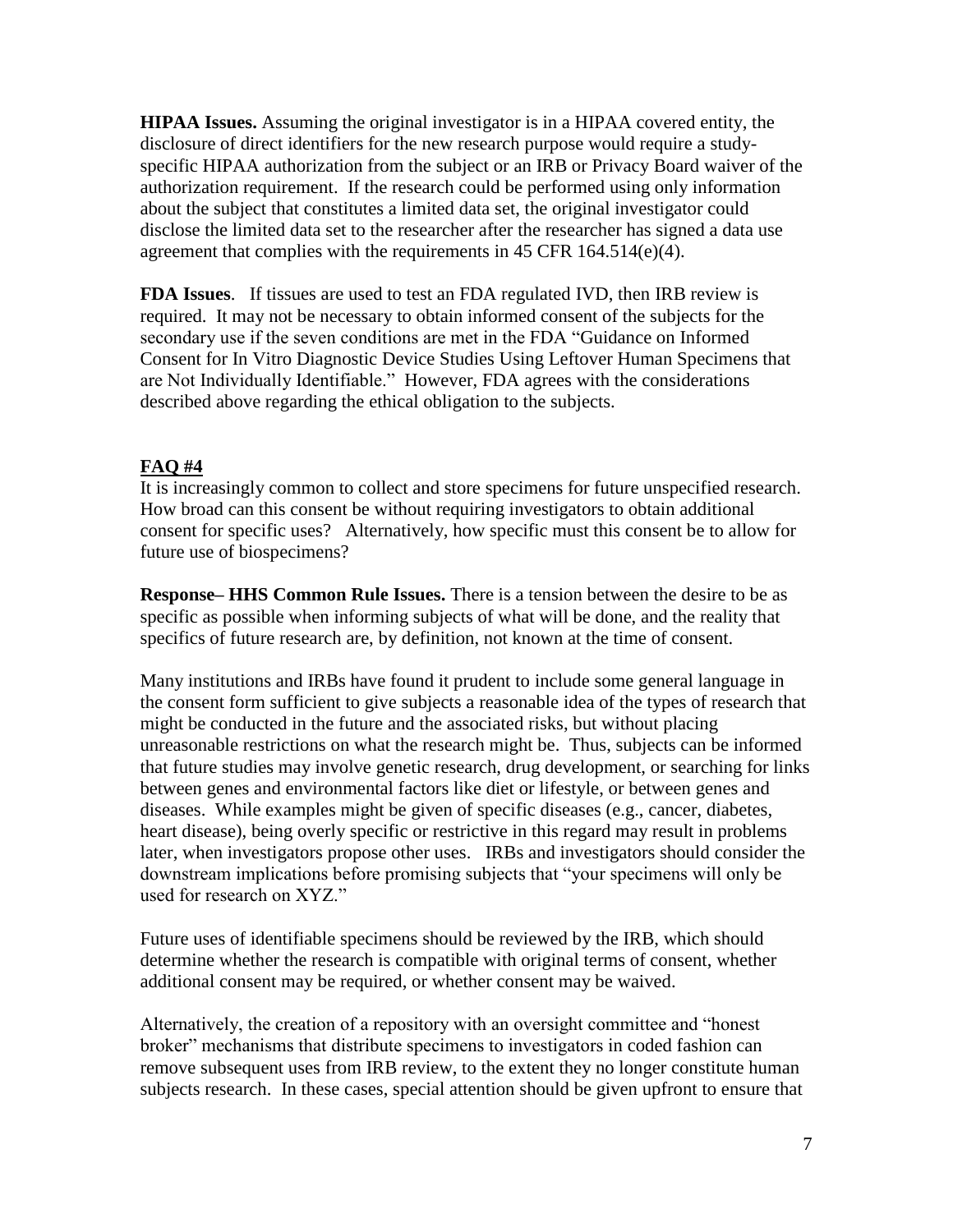the repository (which is human subjects research and does require IRB approval) is established with policies and procedures to effectively manage subsequent uses in keeping with what the IRB approved.

**HIPAA Issues.** This scenario raises a number of HIPAA-related issues for institutions that are covered entities under the HIPAA Privacy Rule.

While consent under 45 CFR 46 can be broader than a specific research study, an authorization under the HIPAA Privacy Rule must be study-specific. How specific must that authorization be? How can health information associated with specimens be used and disclosed from a research repository when specific research uses are unknown at the time the information is collected?

There are two separate activities to consider when a HIPAA covered entity is collecting and storing identifiable health information in a research repository for future unspecified research:

(A) A covered entity's use or disclosure of protected health information (PHI) to create the repository; and

(B) The release of PHI from the repository for a future research purpose.

There are a number of ways health information can move into and out of a research repository, including those established for future unspecified research. In this scenario, it is assumed that the repository will contain PHI and that authorization will be obtained to disclose PHI to the repository. With reference to the two separate activities in this scenario:

(A) An authorization for research use and disclosure of PHI under the HIPAA Privacy Rule must be study-specific. However, the authorization may state that the purpose of the authorization is to create a research repository or database.

(B) Health information can then be subsequently used and disclosed from the research repository in one of several ways:

- 1. With study-specific authorization
- 2. With an IRB or Privacy Board waiver of the authorization requirement
- 3. Preparatory to research (with certain representations)
- 4. Use of a HIPAA De-identified Dataset\*
- 5. Use of a Limited Data Set (with data use agreement)
- 6. Research solely on decedents (with certain representations)

**FDA Issues**. If the tissues are used to test an FDA regulated IVD, then IRB review is required. If the tissues are identifiable, then subjects must provide consent for the secondary use and that consent must cover the elements of consent in 21 CFR 50.25. If the original consent met the requirements of 21 CFR 50.25, then that consent would be sufficient to meet FDA requirements. If the original consent did not meet those requirements, then the subjects must provide consent specifically for the use to test the IVD. Finally, it may not be necessary to obtain informed consent of the subjects for the secondary use if the seven conditions are met in the FDA "Guidance on Informed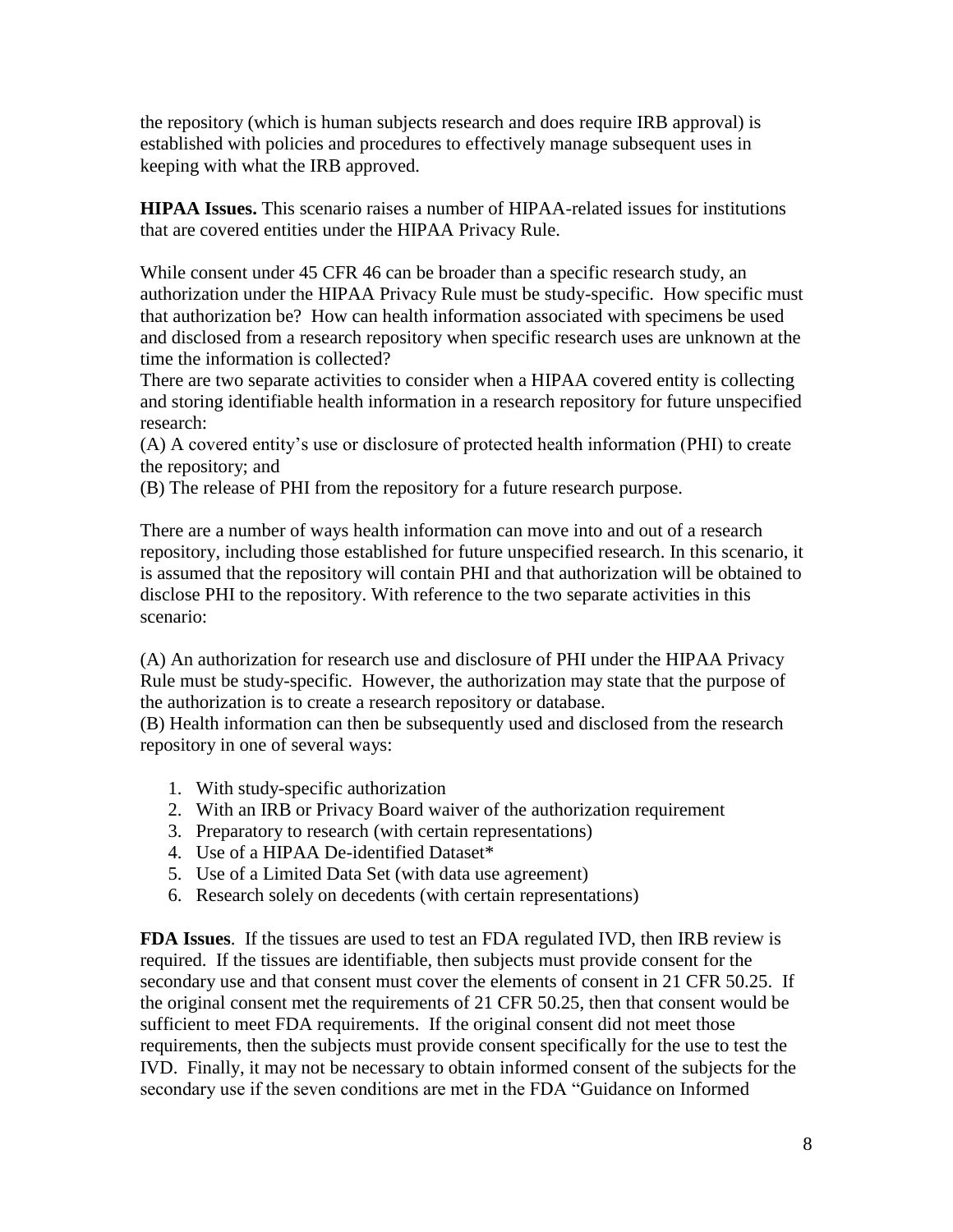Consent for In Vitro Diagnostic Device Studies Using Leftover Human Specimens that are Not Individually Identifiable."

Other than the use of tissues for testing IVDs, FDA has no regulations that apply to the collection of tissues or their storage. It is worth noting that when non-governmental organizations (NGOs) and pharmaceutical sponsors collect and store specimens for future unspecified research, without the involvement of federal funding or a covered entity, it is also often the case that the HHS regulations and HIPAA do not apply.

## **FAQ #5**

When can informed consent be waived for use of previously-collected human specimens and data (e.g., when does such research meet "minimal risk" criteria, what does "practicability" mean with regard to the informed consent waiver criteria)?

**Response– HHS Common Rule Issues.** The criteria for waiver of consent under 45 CFR 46.116(d) include that the research involves no more than minimal risk; the waiver would not adversely affect the rights and welfare of subjects; the research could not practicably be carried out without the waiver; and whenever appropriate, the subjects will be provided with pertinent information after participation.

Points to consider in applying these criteria include the nature of the research; the protections in place to maintain privacy and confidentiality (e.g., coding, limited/controlled access, honest broker mechanisms); the change in level of risk, if any; the ability to locate or contact subjects; risk of introducing bias into the research; potential anxiety or confusion for subjects; the number of subjects; the length of time since specimens were first collected; and the likelihood that subjects would object to the proposed secondary use, based on the nature of original collection.

**HIPAA Issues.** The concept of waiver of informed consent is not a HIPAA concept. As set forth in more detail in 45 CFR 164.512(i)(2), the HIPAA authorization requirement can be waived by an IRB or privacy board when (1) the research use or disclosure involves no more than minimal risk to the individual's privacy; (2) the research could not practicably be conducted without the waiver; and (3) the research could not practicably be conducted without use or disclosure of the protected health information.

**FDA Issues**. FDA regulations do not include the waiver of consent found at 45 CFR 46.116(d). Therefore, the use of this waiver for FDA regulated studies is not possible. If the tissues are used to test an FDA regulated IVD, then IRB review is required. It may not be necessary to obtain informed consent of the subjects for the secondary use if the seven conditions are met in the FDA "Guidance on Informed Consent for In Vitro Diagnostic Device Studies Using Leftover Human Specimens that are Not Individually Identifiable." If the tissues are identifiable, then consent addressing the elements under 21 CFR 50.25 is required.

## **FAQ #6**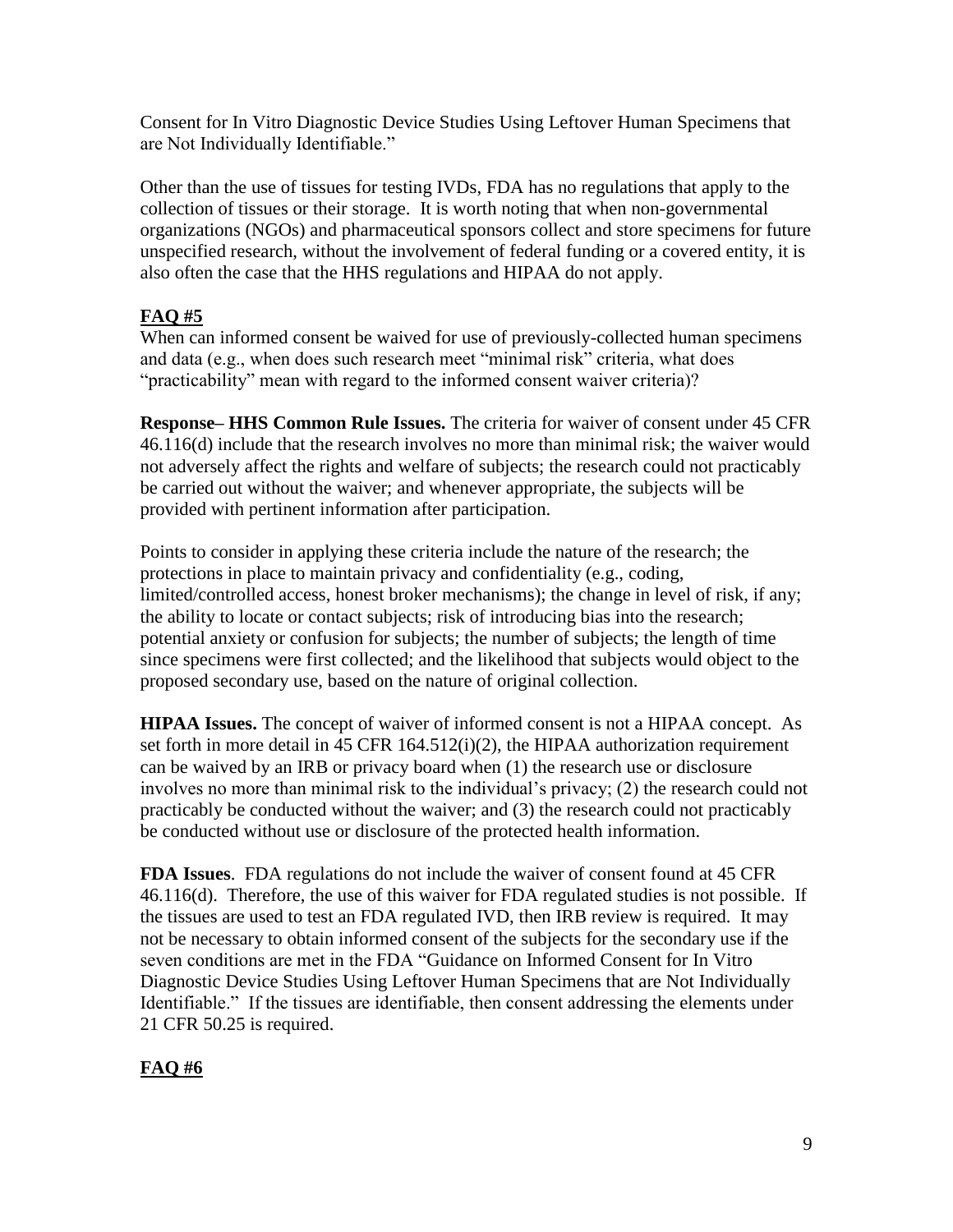Blood samples were obtained for research purposes, with informed consent of the subjects, and the original study has been completed. The samples remain under the control of the original investigator. Another investigator wants to use a portion of the remaining samples to perform research unrelated to the original study.

If the sample is identifiable to the secondary user, is this considered to be human subjects research under the purview of the IRB? If so, what are the consent considerations?

**Response– HHS Common Rule Issues.** Yes. This is human subjects research under the purview of the IRB. The IRB should consider whether the secondary use is compatible with the original terms of consent given by the subjects.

**HIPAA Issues.** A HIPAA authorization for research must be research-study specific. Thus, assuming a HIPAA covered entity is involved, a new HIPAA authorization would be required for the subsequent unrelated research use or disclosure, or another form of HIPAA permission obtained (e.g., waiver of authorization.)

**FDA Issues**. If the tissues are used to test an FDA regulated IVD, then IRB review is required. Because the subjects are identifiable to the secondary user, the FDA "Guidance on Informed Consent for In Vitro Diagnostic Device Studies Using Leftover Human Specimens that are Not Individually Identifiable" is not applicable. Consent addressing the elements under 21 CFR 50.25 is required, either at the time of the original collection of the blood samples, or at the time of the use of the specimens for the IVD testing.

## **FAQ #7**

Identifiable blood samples were obtained for research purposes, with informed consent of the subjects, and the original study has been completed. The samples remain under the control of the original investigator, who now wants to collaborate with another investigator to perform research unrelated to the original study.

If the original consent was silent on the question of subsequent uses, is informed consent (or waiver of consent) required before the identifiable sample can be used for other purposes?

**Response– HHS Common Rule Issues.** Yes. Under these circumstances, the IRB should consider the original terms of consent, and determine whether a waiver might be appropriate or whether additional consent is required.

The criteria for waiver of consent under 45 CFR 46.116(d) include that the research involves no more than minimal risk; the waiver would not adversely affect the rights and welfare of subjects; the research could not practicably be carried out without the waiver; and whenever appropriate, the subjects will be provided with pertinent information after participation.

Points to consider in applying these criteria include the nature of the research; the protections in place to maintain privacy and confidentiality (e.g., coding,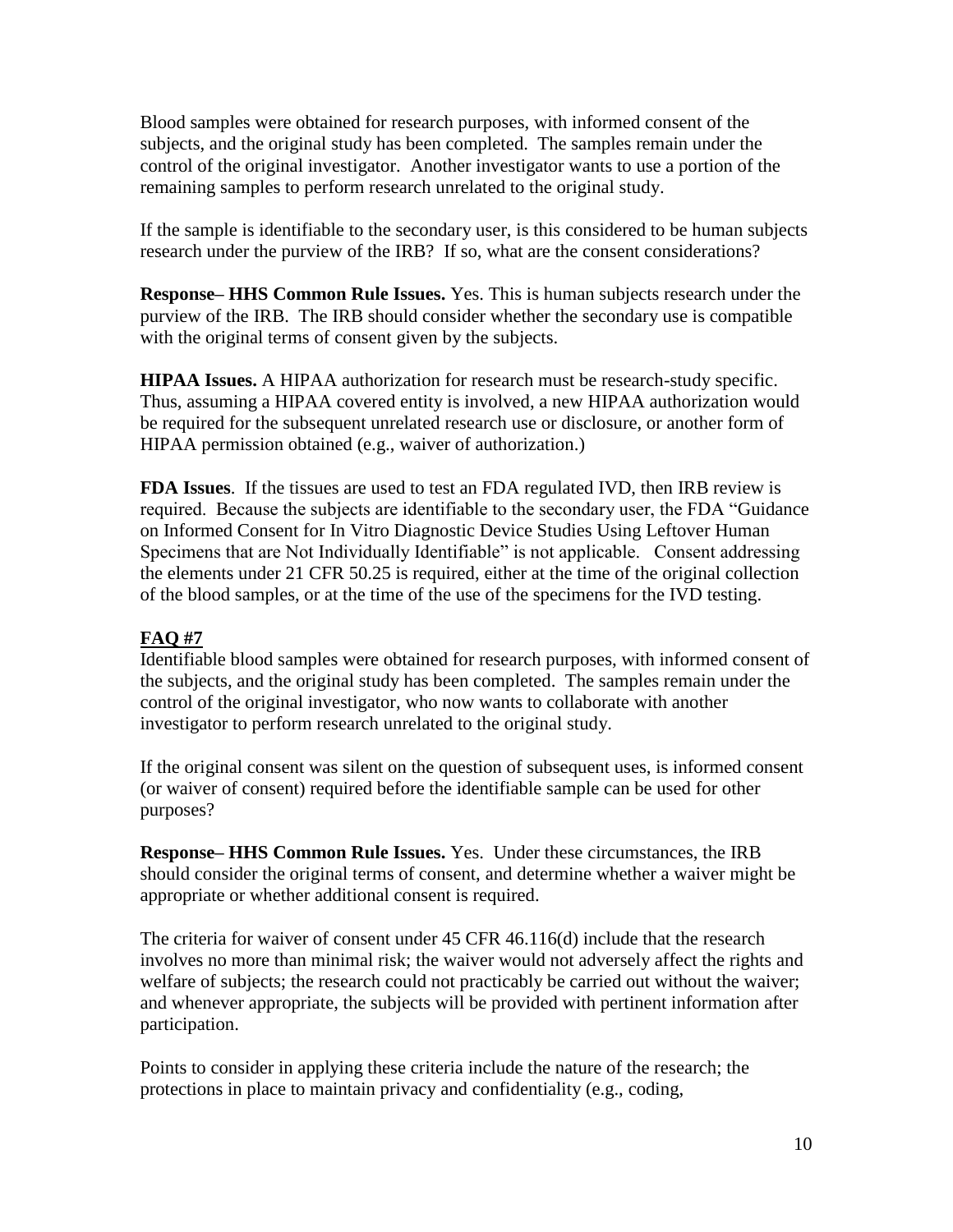limited/controlled access, honest broker mechanisms); the change in level of risk, if any; the ability to locate or contact subjects; risk of introducing bias into the research ; potential anxiety or confusion for subjects; the number of subjects; the length of time since specimens were first collected; and the likelihood that subjects would object to the proposed secondary use, based on the nature of original collection.

**HIPAA Issues.** A HIPAA authorization for research must be research-study specific. Thus, assuming a HIPAA covered entity is involved, a new HIPAA authorization would be required for the subsequent unrelated research use or disclosure, or another form of HIPAA permission obtained (e.g., waiver of authorization). If the research could be performed using only information about the subject that constitutes a limited data set, the original investigator could disclose the limited data set to the new investigator after the new investigator has signed a data use agreement that complies with the requirements in 45 CFR 164.514(e)(4).

**FDA Issues**. If the tissues are used to test an FDA regulated IVD, then IRB review is required. Because the subjects are identifiable to the secondary user, the FDA "Guidance on Informed Consent for In Vitro Diagnostic Device Studies Using Leftover Human Specimens that are Not Individually Identifiable" is not applicable. Consent addressing the elements under 21 CFR 50.25 is required.

### **FAQ #8**

Patients undergoing surgery provide informed consent to donate any excess tissue (i.e., beyond that needed for clinical purposes) to a tissue bank. The creation of the bank has been reviewed and approved by the IRB, meaning the IRB has approved the policies and procedures under which the bank will be managed, the control of specimens, and the types of research to be conducted, etc. The consent form makes it clear that the specimens and associated clinical data will be used for research, but does not specify or limit that use.

If the bank employs an "honest broker" mechanism, so that specimens and any associated data are coded so that the recipient investigator cannot readily ascertain the identity before being given to investigators, is this subsequent use considered to be human subjects research under the purview of the IRB?

**Response– HHS Common Rule Issues**. No, the subsequent research use is not considered to be research involving human subjects and IRB review is not required. However, there should be mechanisms in place to ensure that proposed research uses are compatible with the original consent.

**HIPAA Issues.** A HIPAA authorization for research must be research-study specific. Thus, assuming a HIPAA covered entity is involved and the information is not considered fully de-identified under the HIPAA Privacy Rule, a new HIPAA authorization would be required for the subsequent unrelated research use or disclosure, or another form of HIPAA permission obtained (e.g., waiver of authorization, data use agreement if use or disclosure of a limited data set).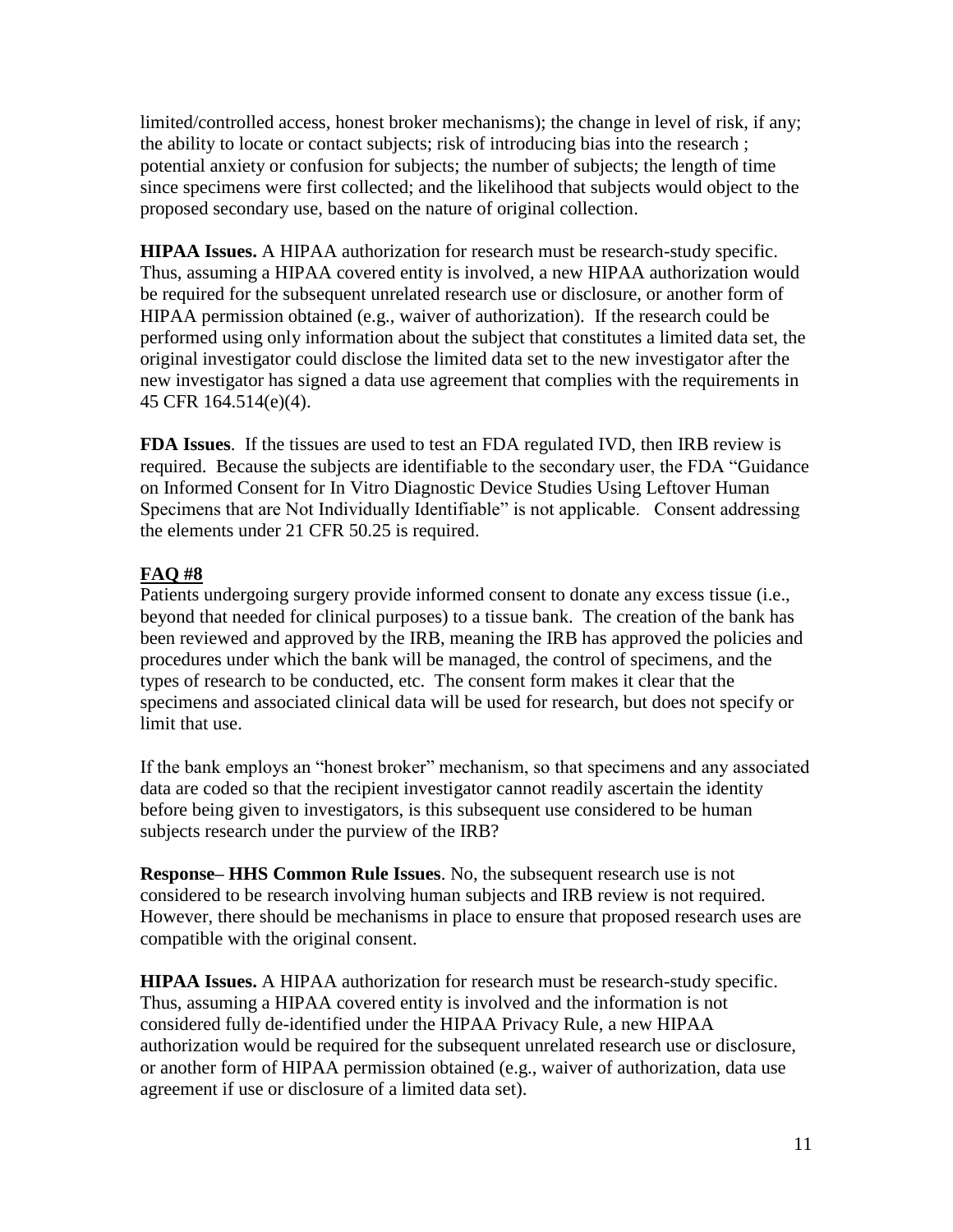However, if the information associated with the specimens is de-identified in accordance with the HIPAA Privacy Rule, neither authorization nor waiver of authorization is required, because it would no longer be considered protected health information. The Privacy Rule permits a covered entity to assign to, and retain with, the de-identified health information, a code or other means of record re-identification if that code is not derived from or related to the information about the individual and is not otherwise capable of being translated to identify the individual. For example, an encrypted individual identifier (e.g., a social security number) would not meet the conditions for use as a re-identification code for de-identified health information because it is derived from individually identified information. In addition, the covered entity may not (1) use or disclose the code or other means of record identification for any other purpose, or (2) disclose its method of re-identifying the information.

**FDA Issues.** If the tissues are used to test an FDA regulated IVD, then IRB review is required. It may not be necessary to obtain informed consent of the subjects for the secondary use if the seven conditions are met in the FDA "Guidance on Informed Consent for In Vitro Diagnostic Device Studies Using Leftover Human Specimens that are Not Individually Identifiable." If the seven conditions are not met, then consent addressing the elements under 21 CFR 50.25 is required.

### **FAQ #9**

Patients undergoing surgery provide informed consent to donate any excess tissue (i.e., beyond that needed for clinical purposes) to a tissue bank. The creation of the bank is reviewed as human subjects research and approved by the IRB. The consent form makes it clear that the specimens and associated clinical data will be used for research, but does not specify or limit that use.

If specimens are provided to the researchers with clinical information that allows the researcher to readily ascertain the identity of the subjects, do those researchers need separate IRB approval of the proposed research use of the specimens and data?

**Response– HHS Common Rule Issues.** Yes, the provision of identifiable information with the specimen means the research to be conducted with the specimen is a separate human subjects research protocol and separate IRB approval would be required.

**FDA Issues.** If the tissues are used to test an FDA regulated IVD, then separate IRB review is required.

### **FAQ #10**

Patients undergoing surgery provide informed consent to donate any excess tissue (i.e., beyond that needed for clinical purposes) to a tissue bank. The creation of the bank is reviewed and approved by the IRB. The consent form makes it clear that the specimens and associated clinical data will be used for research, but does not specify or limit that use.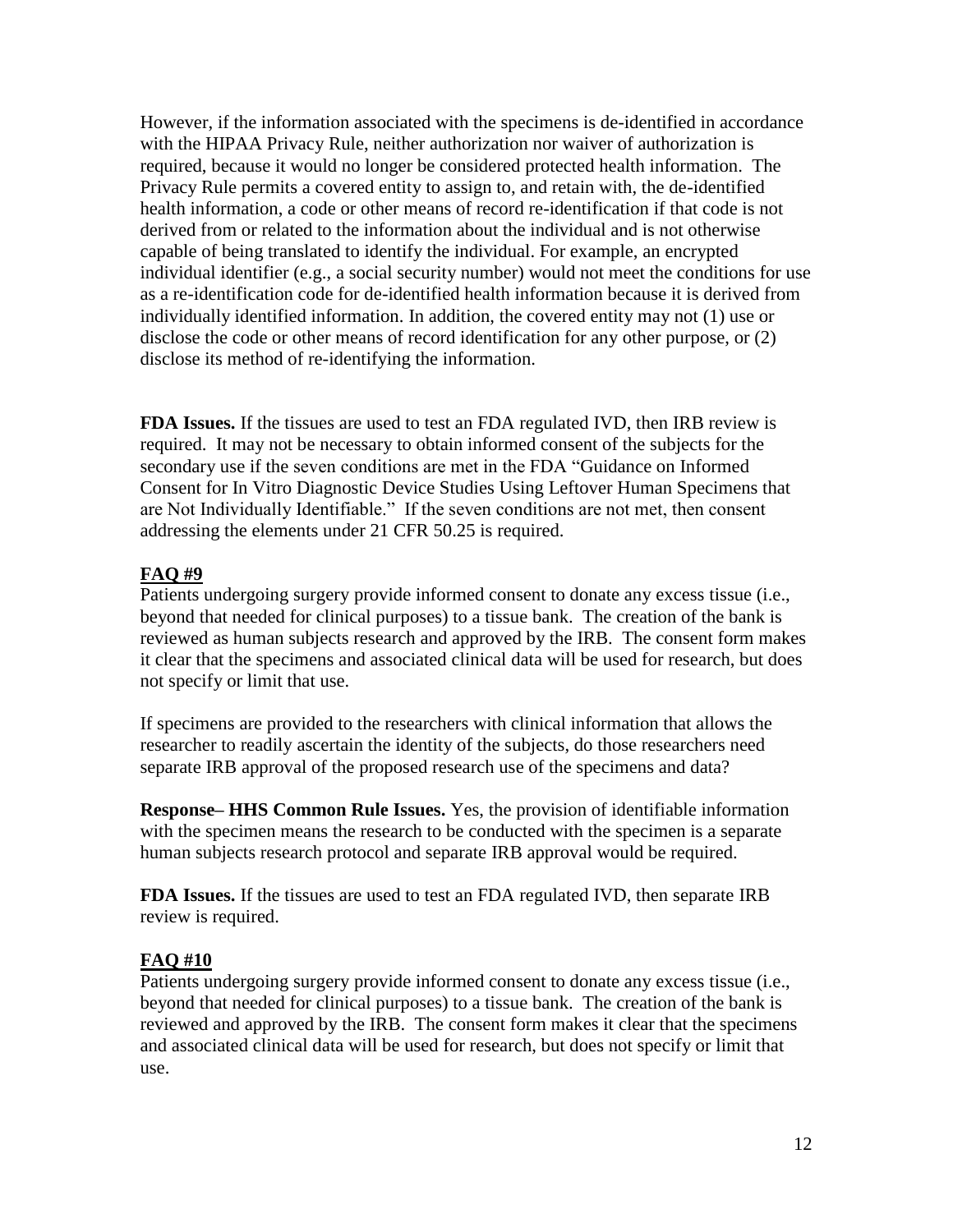If specimens are provided to the researchers with clinical information that allows the researcher to readily ascertain the identity of the subjects, is a new consent from the patient/subject [or IRB waiver of informed consent] required?

**Response– HHS Common Rule Issues.** Yes, a new consent from the subjects is required unless the IRB determines that the original consent was adequate to allow the subsequent research use, or the IRB determines a waiver is appropriate.

The criteria for waiver of consent under 45 CFR 46.116(d) include that the research involves no more than minimal risk; the waiver would not adversely affect the rights and welfare of subjects; the research could not practicably be carried out without the waiver; and whenever appropriate, the subjects will be provided with pertinent information after participation.

Points to consider in applying these criteria include the nature of the research; the protections in place to maintain privacy and confidentiality (e.g., coding, limited/controlled access, honest broker mechanisms); the change in level of risk, if any; the ability to locate or contact subjects; risk of introducing bias into the research ; potential anxiety or confusion for subjects; the number of subjects; the length of time since specimens were first collected; and the likelihood that subjects would object to the proposed secondary use, based on the nature of original collection.

**HIPAA Issues.** A covered entity's use or disclosure of protected health information to create a research database or repository, and use or disclosure of protected health information from the database or repository for a future research purpose, are each considered a separate research activity under the Privacy Rule. A HIPAA authorization for research must be research-study specific. Thus, assuming a HIPAA covered entity is involved, a new HIPAA authorization would be required for a future research use or disclosure of protected health information from the repository, or another form of HIPAA permission would need to apply or be obtained (e.g., waiver of authorization). If the research could be performed using only information about the subject that constitutes a limited data set, the tissue bank could use, or could disclose to the researcher, the limited data set after the researcher and the tissue bank have signed a data use agreement that complies with the requirements in  $45$  CFR  $164.514(e)(4)$ 

**FDA Issues.** If the tissues are used to test an FDA regulated IVD, then IRB review is required. Consent addressing the elements under 21 CFR 50.25 is required. If the original consent met the requirements of 21 CFR 50.25, that would be sufficient. If not, subjects must provide consent prior to the use of the tissues to test the IVD.

## **FAQ #11**

An academic medical center has established a centralized tissue bank of specimens that it receives from a variety of sources. The bank was reviewed as human subjects research and has IRB-approved policies and procedures in place. These policies and procedures stipulate that the bank will release only coded specimens to researchers, without identifiers.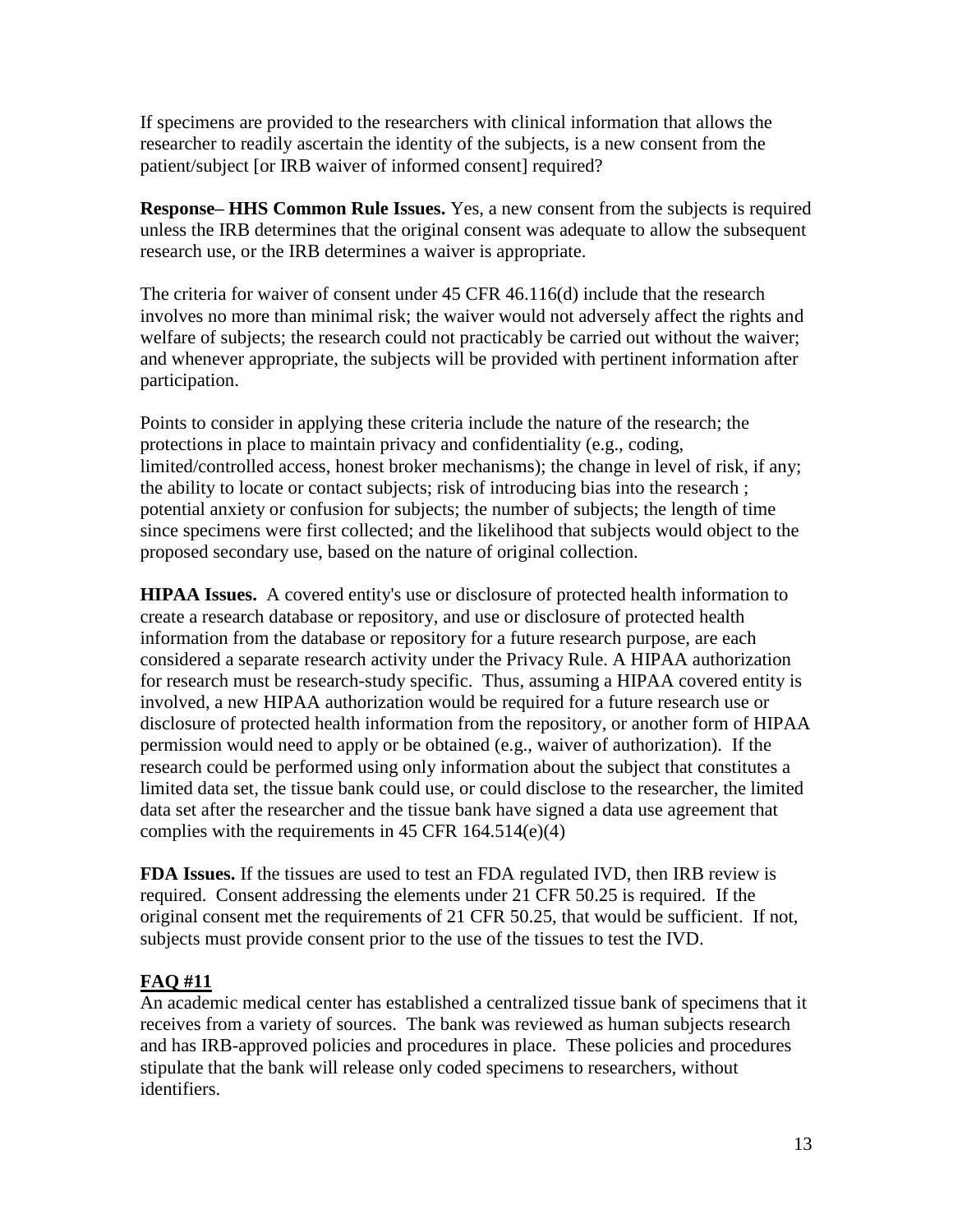The institution now plans to begin moving newly obtained excess clinical specimens to the bank in a prospective, ongoing manner, after their original purpose has been served. The specimens would be identifiable going into the bank, in order to facilitate linkage back to clinical data. Is this permissible if there was no consent for research obtained from the patients?

**Response– HHS Common Rule Issues**. Generally no. Because the excess clinical specimens are identifiable, this is human subjects research and consent would be required. In rare circumstances, the IRB may determine that the conditions for a waiver of consent under 45 CFR 46.116(d) have been met.

Points to consider include governance and oversight of the bank; protections in place to maintain privacy and confidentiality (e.g. coding, limited/controlled access, honest broker mechanisms, de-identification processes, limited data use agreements); policies regarding access to specimens; the nature of the research for which the specimens may be used; the ability to locate or contact subjects; risk of introducing bias into the collection; potential anxiety or confusion for subjects; the number of subjects; the length of time since specimens were first collected; and the likelihood that subjects would object to the research use of their specimens.

**HIPAA Issues.** A covered entity's use or disclosure of protected health information to create a research database or repository is considered a separate research activity under the HIPAA Privacy Rule. Assuming the academic medical center is a HIPAA covered entity, the disclosure or use of direct identifiers for the purpose of creating the database would require a HIPAA authorization from the subject or an IRB or Privacy Board waiver of the authorization requirement. If the specimens could be included in the database using only information about the subject that constitutes a limited data set, the specimens could be included in the database after the academic medical center and the database have signed a data use agreement that complies with the requirements in 45 CFR 164.514(e)(4).

**FDA Issues.** FDA regulations do not cover the specimen banking. However, if the tissues are used to test an FDA regulated IVD, then IRB review is required. It may not be necessary to obtain informed consent of the subjects for the secondary use if the seven conditions are met in the FDA "Guidance on Informed Consent for In Vitro Diagnostic Device Studies Using Leftover Human Specimens that are Not Individually Identifiable." If the seven conditions are not met, then consent addressing the elements under 21 CFR 50.25 is required.

### **FAQ #12**

A research participant provides informed consent and an authorization to allow extra blood and associated PHI to be stored for future research purposes. Blood samples will be stored in a repository with identifiers. The participant later changes his/her mind. Is this allowed, once tissue has been stored?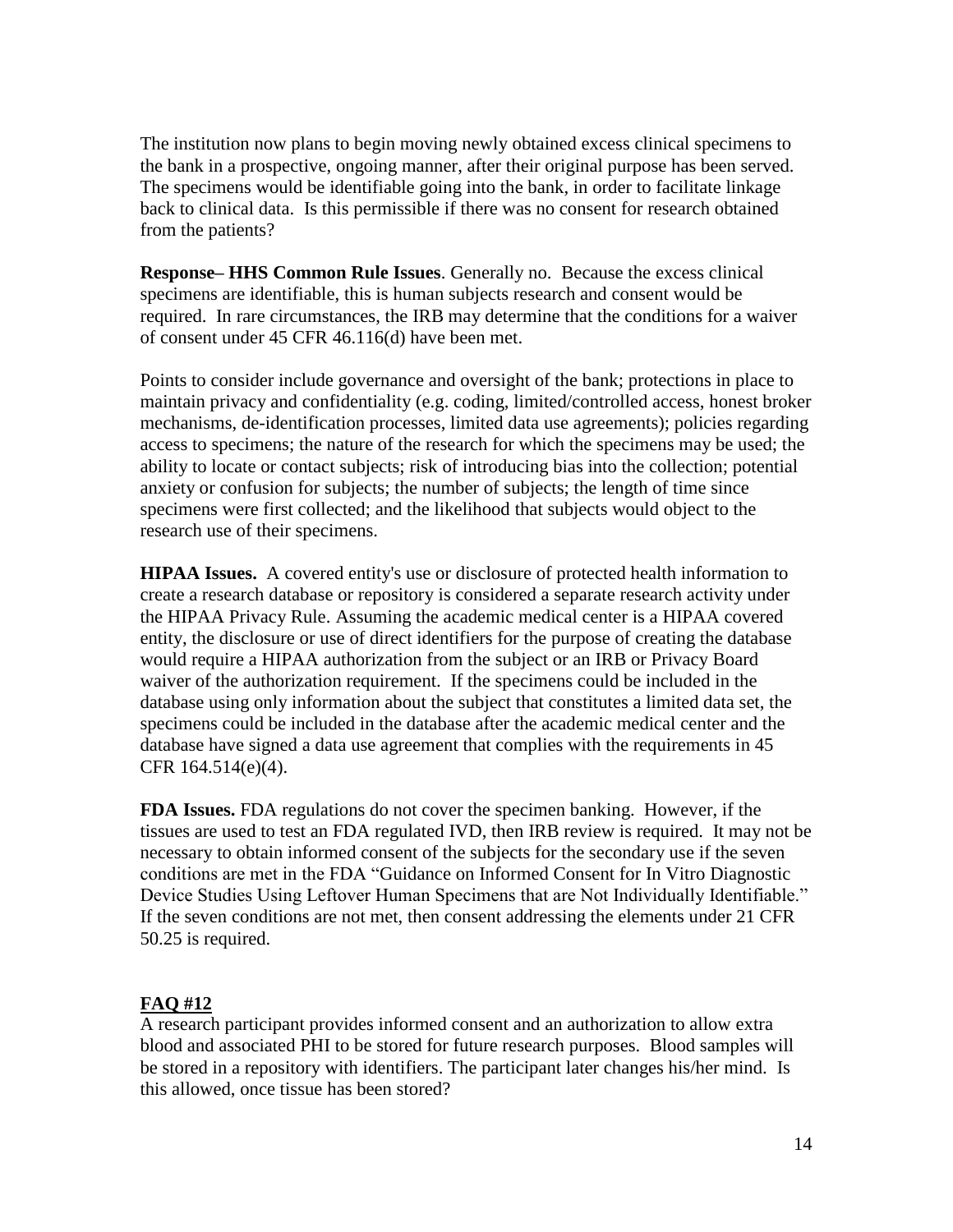**Response– HHS Common Rule Issues.** Yes. Subjects have the right to withdraw from research, and this extends to withdrawing their specimens from future research. Subjects should be informed upfront about the procedures for withdrawing specimens from a repository. The obligation to honor subjects' requests to withdraw does not extend to retrieving specimens already distributed to secondary users. Analyses already completed will generally not be destroyed or removed from datasets. These practical limitations to withdrawal should be disclosed to subjects as part of the consent process.

**HIPAA Issues.** With respect to HIPAA authorizations, the HIPAA Privacy Rule provides an individual with the right to revoke an authorization in writing, except to the extent the covered entity has already acted in reliance on the authorization. For example, a covered entity is not required to retrieve information that it disclosed from its repository to a researcher under a valid authorization before receiving the revocation. Thus, if a covered entity obtained an individual's authorization to disclose identifiable health information from its repository to a researcher, then the covered entity is not required to seek the return of the information from the researcher. Further, the reliance exception would permit the continued use or disclosure of PHI by a covered entity already obtained pursuant to the authorization to the extent necessary to protect the integrity of the research (e.g., to account for the subject's withdrawal from a research repository).

**FDA Issues.** The FDA regulations do not cover the specimen banking. If the tissues were used in an FDA regulated clinical investigation to test an IVD, then the subjects have the right to withdraw from research, and no future use of the specimens can be made. Please refer to the FDA guidance "Data Retention When Subjects Withdraw from FDA-Regulated Clinical Trials" for information on the withdrawal of data.

#### **FAQ #13**

A research subject provides informed consent to allow extra blood to be stored with identifiers for future research purposes. The individual later changes his/her mind and requests that the specimen be destroyed. The lead investigator who manages the repository proposes to the IRB that, rather than losing valuable specimens, all identifiers and coding be permanently removed, so that it would be impossible for anyone ever to link to this subject's identity; doing so would mean that any subsequent uses are not human subjects research, per OHRP guidance.

Is this an acceptable approach?

**Response– HHS Common Rule Issues.** While it is true that permanently stripping a specimen of all identifiers or codes would mean that subsequent uses are not considered to be human subjects research, doing this after the fact would not be acceptable, if done solely to avoid withdrawing specimens on request. If the specimen is identifiable at the time of the request, failing to follow through when it is possible to do so would violate the ethical principle of respect for persons, and possibly the terms of original consent.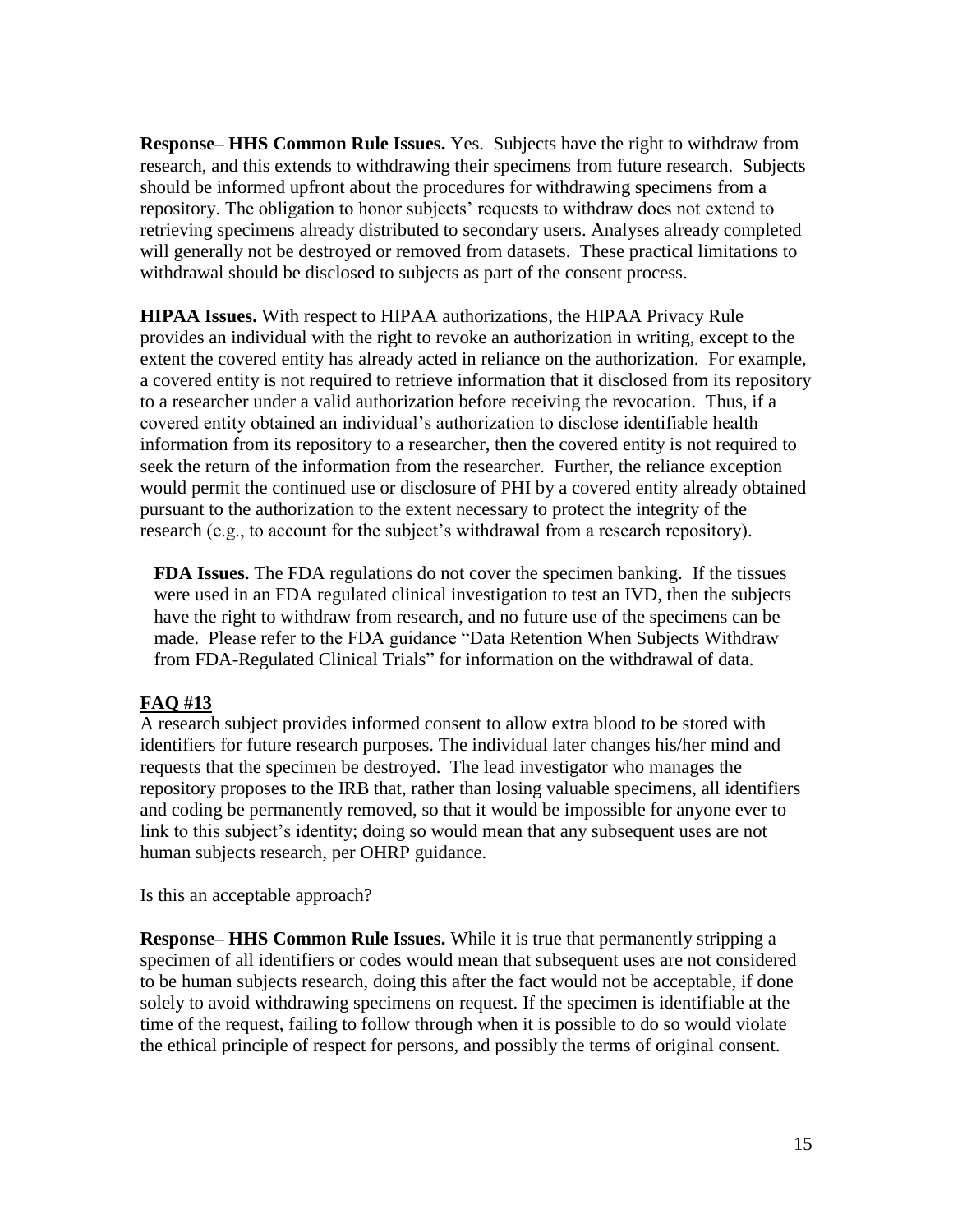**HIPAA Issues.** Assuming the removal of identifiers and coding is sufficient to deidentify the PHI associated with the specimen in compliance with 45 CFR 164.514(b), the HIPAA Privacy Rule no longer governs the use or disclosure of the remaining information..

**FDA Issues.** FDA regulations do not cover specimen banking.

### **FAQ #14**

An investigator collected specimens from a large number of cancer patients and stored them with identifiers. Some of the patient-subjects are now deceased.

Is research using the specimens of those subjects who died still considered to be human subjects research, and under the oversight of an IRB?

**Response– HHS Common Rule Issues.** No. 45 CFR 46.102 defines a human subject as a "living individual." However, deceased individuals would still have protections under the HIPAA Privacy Rule.

**HIPAA Issues.** The Privacy Rule generally protects the Protected Health Information of decedents in the same manner as that of living individuals. However, in the research context, the Privacy Rule allows the use or disclosure of decedent information without the authorization of a personal representative and without waiver of authorization by an IRB or Privacy Board if the covered entity receives representations from the researcher that the decedents' protected health information is necessary for the research and is being sought solely for research on decedents (and not related living individuals) and, upon request of the covered entity, receives documentation of the deaths of the individuals.

**FDA Issues. No**. Under FDA's regulations, "human subject" means "an individual who is or becomes a participant in research, either as a recipient of the test article or as a control. A subject may be either a healthy human or a patient." (See 21 CFR  $50.3(g)$ ; similar language is found at 21 CFR 312.3 and  $812.3(p)$ .) FDA has interpreted its regulations as applicable only to research involving living human subjects. Since the individuals referenced are deceased, research involving those tissues does not meet FDA's definition of a clinical investigation involving human subjects. See FAQ # 114 in the FDA guidance document "Exception from Informed Consent Requirements for Emergency Research."

## **FAQ #15**

An investigator who collected and stored identifiable specimens accepts an offer at another institution, and plans to move the specimens with or without identifiers to the new institution.

What are the issues that the IRB and/or institution should consider, when faced with this situation?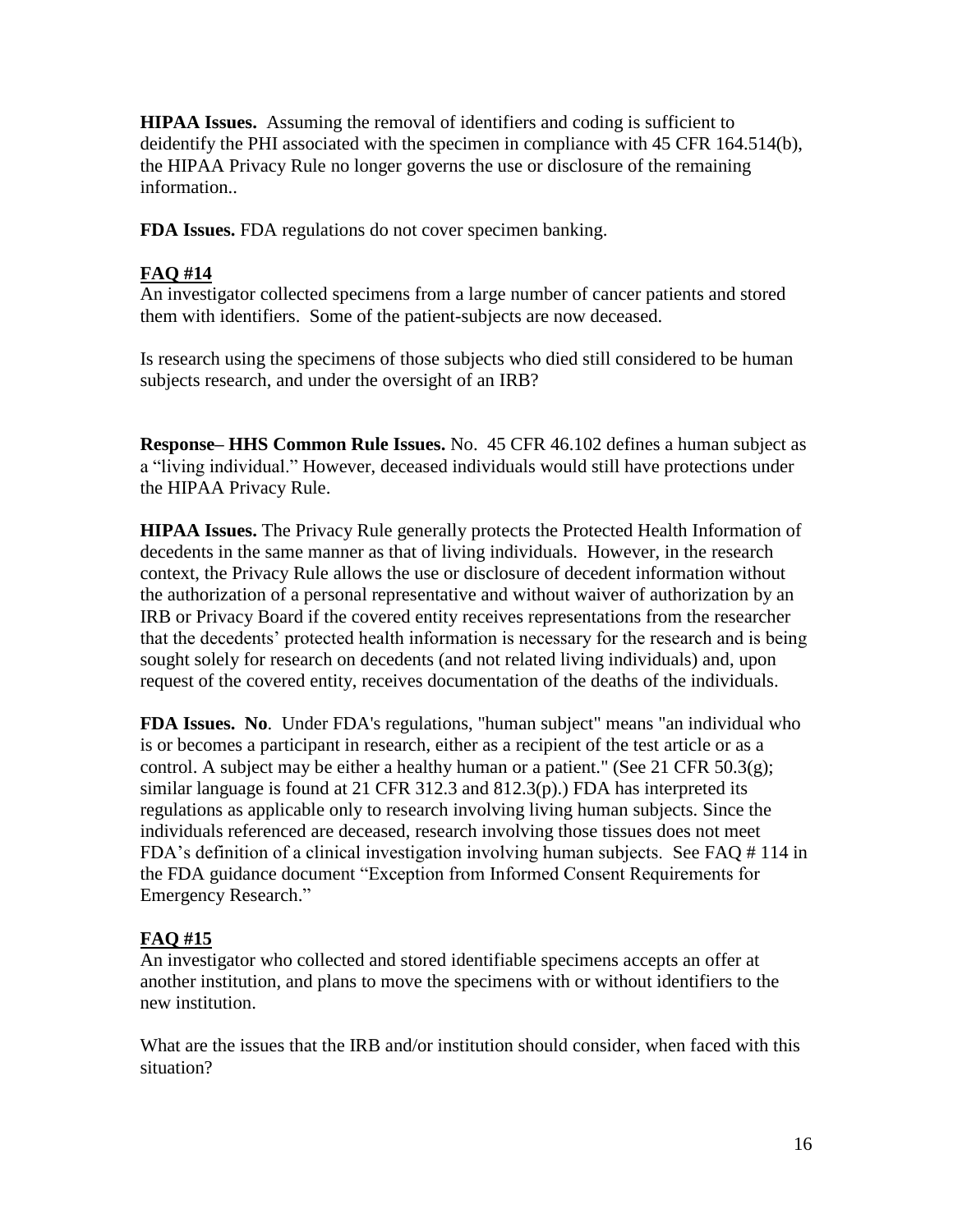**Response– HHS Common Rule Issues.** In most cases, specimens collected at an institution, in the course of research or medical practice at the institution, will belong to the institution, not to the investigator. These issues are an institutional responsibility, and involve multiple components across the institution, including legal counsel, sponsored or grant programs administration, the technology transfer office, and the IRB, as appropriate. The first determination is whether, and if so, how the institution will release the specimens to the new institution. The IRB's role could include determination as to whether the transfer and use of specimens at the new institution is compatible with the consent under which the specimens were collected, whether additional consent may be required, or whether there are concerns relating to the communities or populations represented by the specimens.

Beyond these IRB-related considerations, other institutional policies will need to be considered. Formal agreements should be established that govern the transfer of specimens from the institution that provides the specimens to the investigator and/or the new receiving institution. These agreements should specify as appropriate the rights and obligations of both the provider and the recipient, including intellectual property terms and publication rights, as well as the rights of subjects (e.g., whether subjects would have the ability to withdraw specimens once they pass to the new institution).

Similar considerations at the receiving institution would apply, including the need for IRB review of proposals for ongoing use of identifiable specimens. If specimens are transferred without identifiers, subsequent uses would not be considered to be research involving human subjects under 45 CFR 46.

**HIPAA Issues**. If the institution is a HIPAA covered entity and the specimens are to be transferred along with information that constitutes protected health information, then the institution needs to consider whether the transfer of information from it to another entity was encompassed in the original HIPAA authorization or in any IRB or Privacy Board waiver of the authorization requirement that the institution may have obtained. If the specimens could be transferred along with only information about the subject that constitutes a limited data set, the specimens could be transferred after the transferring institution and the receiving institution have signed a data use agreement that complies with the requirements in 45 CFR 164.514(e)(4). If the specimens could be transferred after having been de-identified in a manner that complies with 45 CFR 164.514(b), the HIPAA Privacy Rule would not govern the transfer.

**FDA issues.** If the specimens are being or have been used in FDA regulated clinical investigations of IVDs, then FDA and the sponsor have to be notified if there is a change in ownership or location.

### **FAQ #16**

A clinical trial is funded by an industry sponsor or other entity and the contract provides for specimens to be transferred to the sponsor or other entity.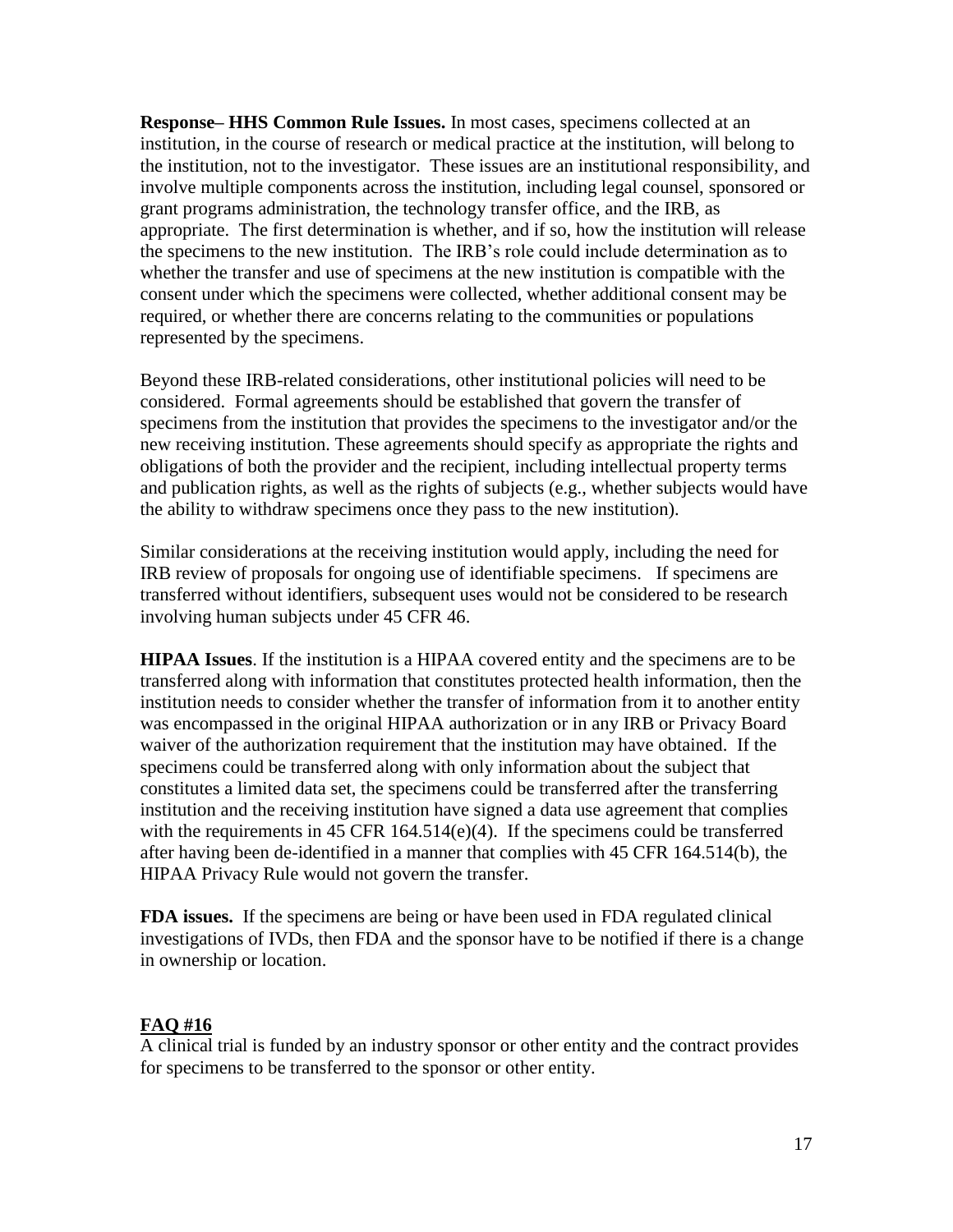What factors should be considered in such an arrangement?

**Response– HHS Common Rule and HIPAA Issues.** This arrangement requires coordination of the provisions of the protocol, informed consent form, HIPAA authorization, and clinical trial or other sponsorship agreement. The protocol should describe the specific specimens and data to be transferred to the sponsor, and this transfer of identified specimens should be disclosed to the research subject in the informed consent form, at least in general terms. (Presumably, the disclosure to the sponsor of the identifiable data that are to accompany those specimens has been permitted by the study's HIPAA authorization, which may or may not have been combined with the informed consent.) The best informed consent practice in such an arrangement is to inform the research subject whether there are "downstream" restrictions on the recipient of the specimens for their future use. In situations in which there are no contractual provisions that limit the recipient sponsor's downstream uses of the specimens, the subjects therefore should be informed of this, in the same manner that they are informed that once personal data have been disclosed to a sponsor that is not a HIPAA covered entity, there is essentially no HIPAA-imposed limit on the sponsor's future uses of those data. If a research site or researcher seeks to limit downstream uses by a recipient sponsor of specimens or data, then this can usually be accomplished by seeking to negotiate, in the clinical trial or other sponsorship agreement, specific limits on future uses by the sponsor of the transferred specimens and data.

**FDA issues.** If the specimens are being or have been used in FDA regulated clinical investigations of IVDs, then FDA and the sponsor have to be notified if there is a change in ownership or location.

## **FAQ #17**

The protocol for a clinical trial stipulates that all samples should be destroyed after the study is completed. The consent form is silent on the disposition of samples after the study.

What should be done if there are 10,000 identifiable specimens and new scientific data emerges in the field that warrants further testing on the samples?

**Response– HHS Common Rule Issues.** The investigator could amend the protocol, describing the circumstances and seeking IRB approval to retain the specimens for additional research. The IRB should consider if this additional research is compatible with the original terms under which samples were obtained, and whether a waiver of informed consent, or new consent, may be appropriate.

**HIPAA Issues.** The HIPAA Privacy Rule would govern protected health information accompanying the specimens, not the specimens themselves. Assuming the investigator is in a HIPAA covered entity, the disclosure or use of direct identifiers for additional research would also require a HIPAA authorization from the subject or an IRB or Privacy Board waiver of the authorization requirement. If the additional research could be performed using only information about the subject that constitutes a limited data set, the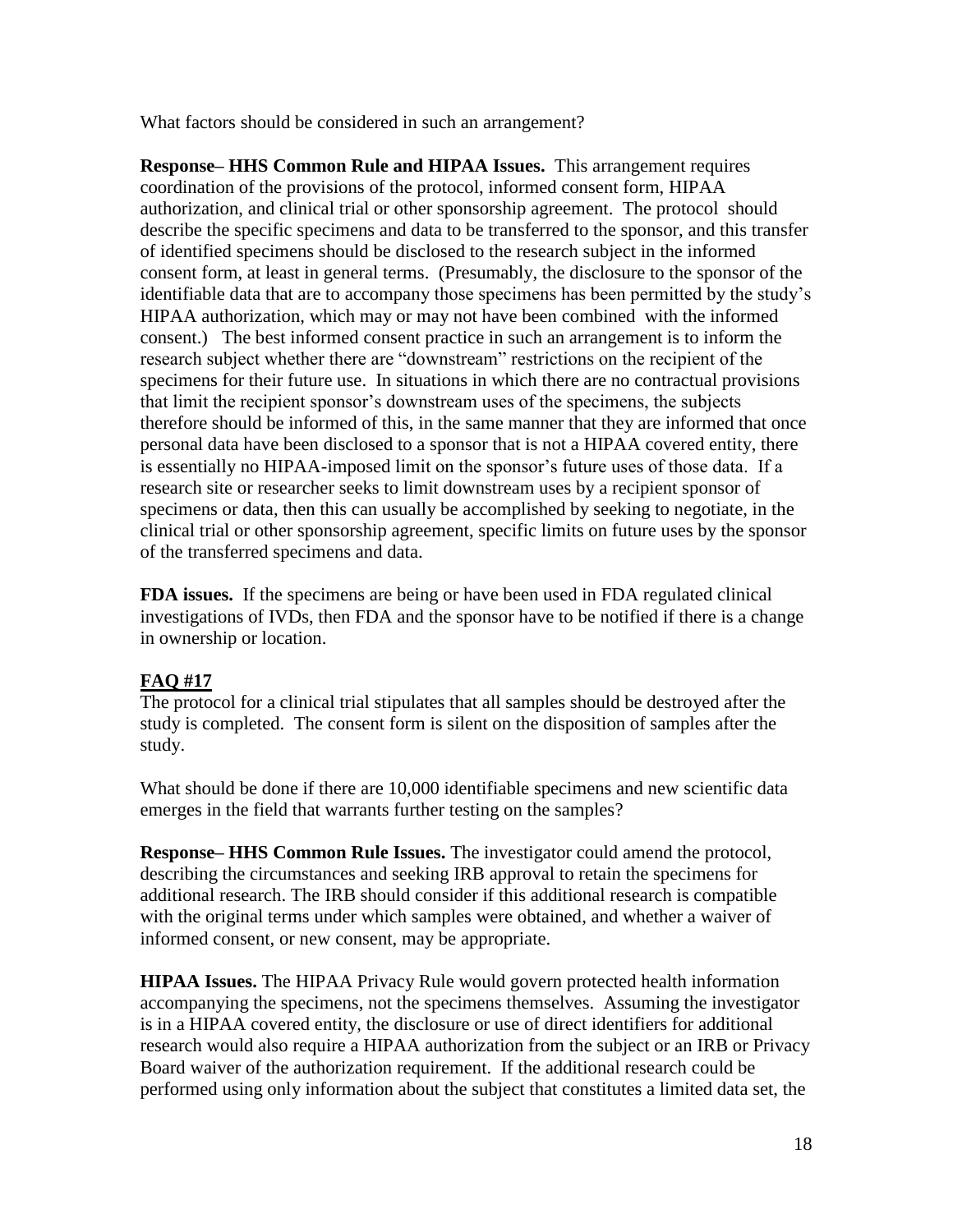investigator could use and disclose the limited data set for the additional research in compliance with the terms of a data use agreement that complies with the requirements in 45 CFR 164.514(e)(4). If the additional research could be accomplished after the specimens have been de-identified in a manner that complies with 45 CFR 164.514(b), the HIPAA Privacy Rule would not govern the additional research.

### **FAQ #18**

A tissue biopsy was obtained for clinical diagnostic purposes, which have now been satisfied. The hospital pathology department is willing to provide a portion of the remaining biopsy specimen to an investigator, who will perform research assays with no clinical relevance. If the specimen is coded and identifying information is removed so that the identity of the patient cannot be readily ascertained by the investigator before it is provided to them (so that it is de-identified for the purposes of HIPAA), is the investigator conducting human subjects research under the purview of an IRB?

**Response– HHS Common Rule Issues.** No, this is not research involving human subjects, because the recipient investigator will not be able to readily ascertain the identity of patients from whom specimens were obtained.

**FDA Issues.** If the tissues are used to test an FDA regulated IVD, then IRB review is required. It may not be necessary to obtain informed consent of the subjects for the secondary use if the seven conditions are met in the FDA "Guidance on Informed Consent for In Vitro Diagnostic Device Studies Using Leftover Human Specimens that are Not Individually Identifiable." If the seven conditions are not met, then consent addressing the elements under 21 CFR 50.25 is required.

## **FAQ #19**

A tissue biopsy was obtained for clinical diagnostic purposes, which have now been satisfied. The hospital pathology department is willing to send a portion of the remaining biopsy specimen to an investigator, who will perform research assays. If the specimen will be provided to the researcher in an identifiable manner, is this considered to be human subjects research under the purview of an IRB?

**Response– HHS Common Rule Issues.** Yes, this is human subjects research. Because investigators will receive a specimen with identifiable information, the research is nonexempt human subjects research that is nevertheless potentially eligible for expedited review**.** 

**FDA Issues.** If the tissues are used to test an FDA regulated IVD, then this is a clinical investigations for which IRB review is required and consent addressing the elements under 21 CFR 50.25 is required.

## **FAQ #20**

Many hospitals have a sentence on the standard admission form to the effect that "This is a teaching and research institution, and any specimens remaining after your care is complete may be used for teaching or research purposes." Is this sufficient to allow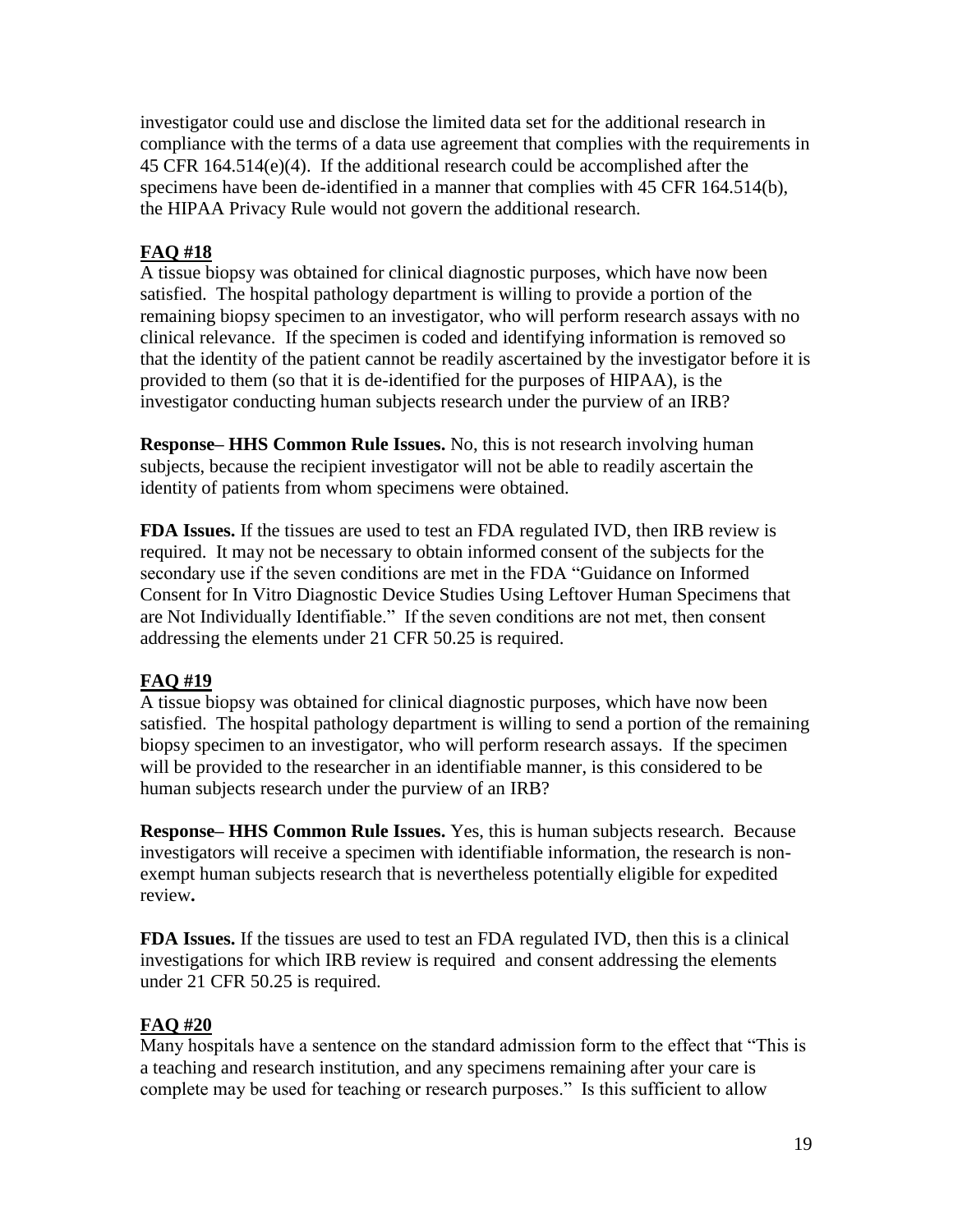identifiable specimens to be used for research purposes, without any additional consent or waiver?

**Response– HHS Common Rule Issues.** No, an additional consent or waiver is required**.** If the information provided to prospective subjects were limited to the above statement, this would not be sufficient to meet the requirements of informed consent for research under 45 CFR 46. However, the IRB should review each protocol that proposes to use such specimens and, as part of that review, consider whether the criteria for a waiver of informed consent have been met at 45 CFR 46.116(d).

**HIPAA Issues.** This approach (single sentence on the hospital admission form) would also not be sufficient for HIPAA authorization purposes. In order to comply with the HIPAA Privacy Rule, an authorization must meet the requirements of 45 CFR 164.508(c).

**FDA Issues.** If the tissues are used to test an FDA regulated IVD, then IRB review is required and consent addressing the elements under 21 CFR 50.25 is required. The single sentence on the admission form would not meet this requirement.

## **FAQ #21**

Many hospitals have a sentence on the standard admission form to the effect that "This is a teaching and research institution, and any specimens remaining after your care is complete may be used for teaching or research purposes." Is this sufficient to allow identifiable specimens to be placed into a tissue bank, if they are coded and released to researchers through an honest broker mechanism?

**Response– HHS Common Rule Issues.** The plan to remove identifiers from the specimens and manage them through a bank might be factors the IRB considers when assessing the risks to subjects, but it doesn't change the fundamental answer above (FAQ #20). The creation of a bank containing identifiable specimens would be considered human subjects research and thus, subject to IRB review and informed consent. As above, the statement on the admission form would not be considered sufficient to meet the requirements of informed consent under 45 CFR 46. However, the IRB could consider whether the criteria for waiving or altering informed consent have been met at 45 CFR 46.116(d). The subsequent research use of specimens would not be considered human subjects research if the conditions of the OHRP guidance on coded private information or biological specimens have been met.

**FDA Issues.** FDA regulations do not apply to specimen banking. However, if the tissues are used to test an FDA regulated IVD, then IRB review is required. It may not be necessary to obtain informed consent of the subjects for the secondary use if the seven conditions are met in the FDA "Guidance on Informed Consent for In Vitro Diagnostic Device Studies Using Leftover Human Specimens that are Not Individually Identifiable." If the seven conditions are not met, then consent addressing the elements under 21 CFR 50.25 is required. The single sentence on the admission form would not meet this requirement.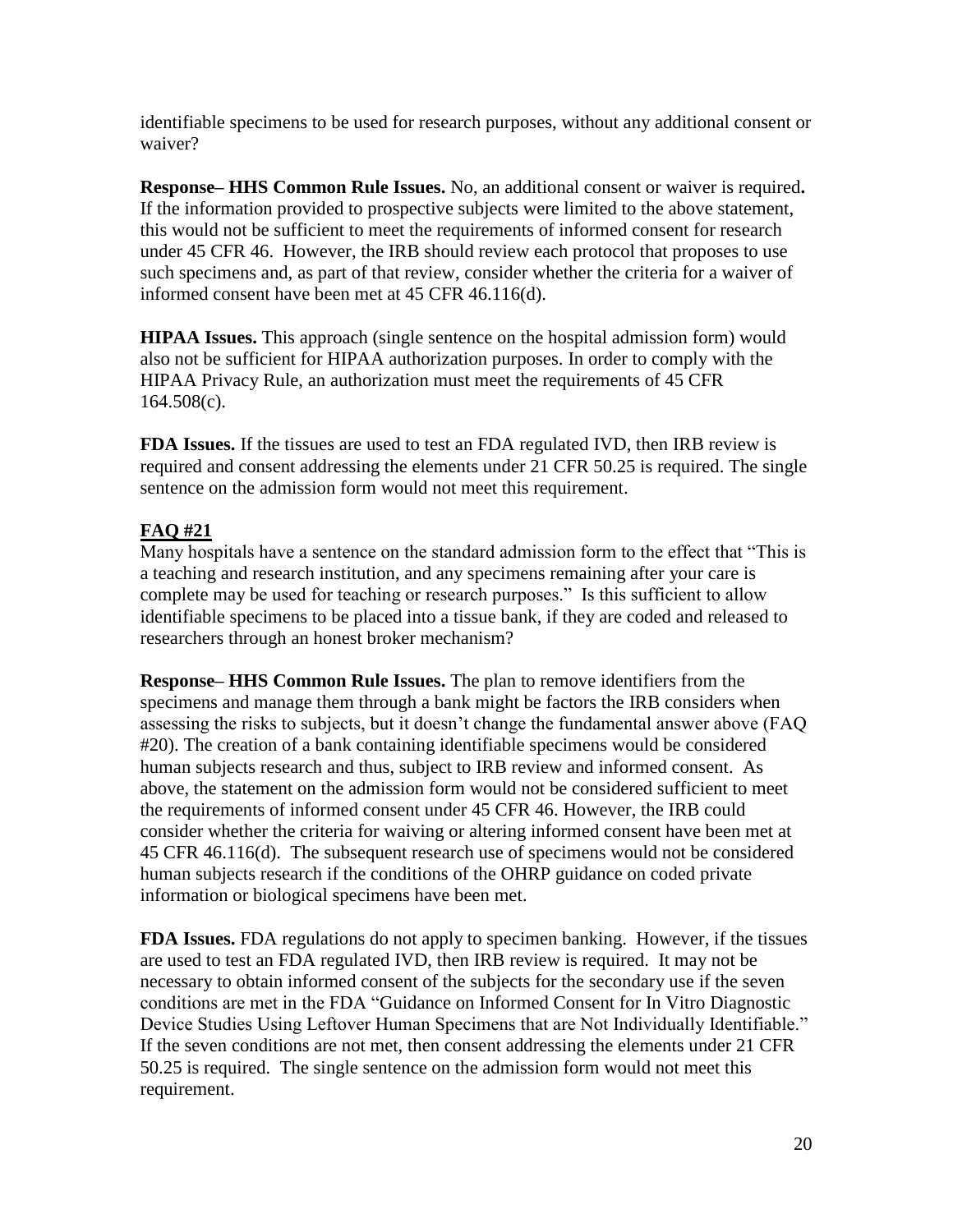# **FAQ #22**

A 13-year-old child is enrolled by his/her parents in a tissue banking protocol that involves storage of specimens for future research. Is the child's assent required at the time of the original enrollment in the repository, in addition to parental permission?

**Response– HHS Common Rule Issues**. Yes, if the IRB determines that the children are capable of providing assent, taking into account the ages, maturity and psychological state of the subjects [45 CFR 46.408(a) and 46.116]. Given that most projects that store tissues for future unspecified research are not likely to hold out a prospect of direct benefit that is important to the health or well-being of the children and is available only in the context of the research, it is anticipated that affirmative agreement on the part of the child would generally be required.

**HIPAA Issues.** The HIPAA Privacy Rule does not require assent.

**FDA Issues.** Tissue banking in and of itself does not constitute an FDA regulated clinical investigation, and the FDA regulations would not apply.

### **FAQ #23**

A child is enrolled by his/her parents in a tissue banking protocol that involves storage of specimens for future research. Should there be a process in place for the child to give consent for continued storage and use of specimens when he/she reaches the age of majority?

**Response– HHS Common Rule Issues.** In and of itself, the retention of specimens in a biobank is not considered to be research involving human subjects. However, ongoing use of such specimens (e.g., continued analysis of specimens or data for which the subject's identity is readily identifiable to the investigator(s)), or ongoing collection of identifiable information, is human subjects research. In these cases, it would be necessary for the investigator(s) to seek and obtain the legally effective informed consent of the now-adult subjects.

The IRB may consider, if appropriate, a waiver under 45 CFR 46.116(d) of the requirements for obtaining informed consent in order for the subjects to continue their participation in the research. Such a waiver may be considered at the time of initial review or during a subsequent amendment. Factors that may make it impracticable to conduct the research, and therefore would support a waiver, include the number of subjects, length of time since first enrolled, and ability to locate subjects (see also FAQ #5).

**HIPAA Issues.** A valid HIPAA authorization signed by a parent, as the personal representative of a minor child at the time the authorization is signed, remains valid until it expires or is revoked, even if such time extends beyond the child's age of majority. However, if the authorization expires on the date the minor reaches the age of majority, a new authorization would be required at that time for continued use or disclosure of